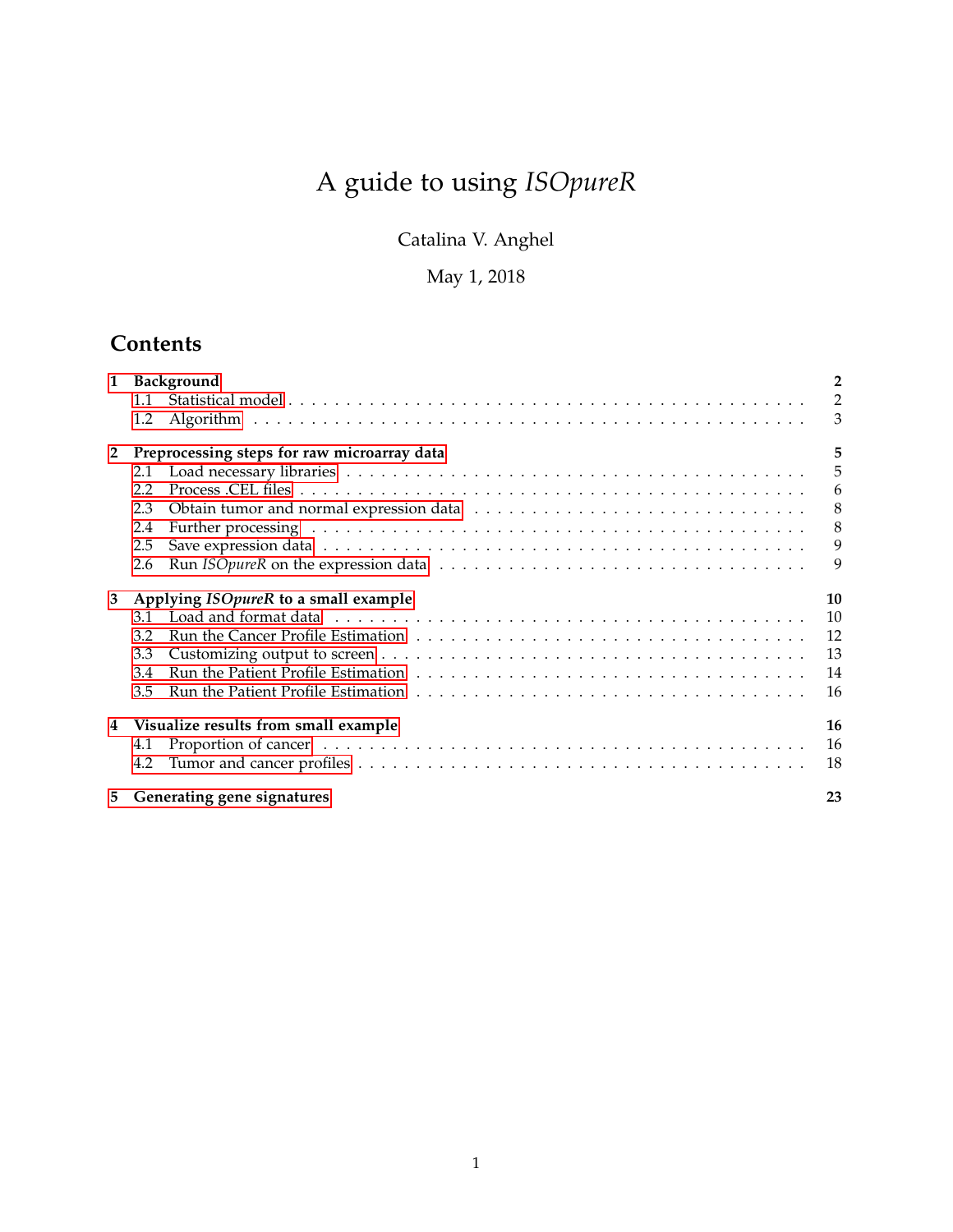### <span id="page-1-0"></span>**1 Background**

ISOpure is a statistical model for deconvolution of mRNA microarray profiles of mixed tumor samples into the constituent normal and cancer profiles, as well as estimating the proportion of cancer content. The model was developed by Quon et al. in [\[1\]](#page-22-1) and first implemented in MATLAB. The R package *ISOpureR* keeps as close to the MATLAB implementation as possible. We will use 'ISOpure' to refer to the algorithm in general and *ISOpureR* to refer to the R package.

The full description of the model details (inputs, outputs, computation) is in [\[1\]](#page-22-1). A summary of the changes made for the R implementation is given in [\[3\]](#page-22-2). In particular, *ISOpureR* is not yet tested to be back-compatible with ISOLATE [\[2\]](#page-22-3), the precursor to ISOpure.

#### <span id="page-1-1"></span>**1.1 Statistical model**

The motivating equation for the ISOpure model is the decomposition of a mixed tumor profile, specific to a particular patient *n*, into its healthy and cancer components. By 'profile', we mean an mRNA abundance profile, obtained using microarrays or RNA sequencing. Therefore, given a tumor profile **t***n*, we assume

$$
\mathbf{t}_n = \alpha_n \mathbf{c}_n + (1 - \alpha_n) \mathbf{h}_n + \mathbf{e}_n,
$$

where  $\mathbf{c}_n$  is the personalized mRNA profile of the cancer,  $\mathbf{h}_n$  is the profile of healthy tissue,  $\alpha_n$  is the fraction of cancer, and  $e_n$  is the reconstruction error. At this point we know only  $t_n$  for patients 1 to *N*, making the system underdetermined.

Since patients do not necessarily have a matched tumor-normal sample, and the normal sample itself may contain noise or have a different composition from the healthy component inside the tumor sample,  $h_n$  is estimated from a known set of *R* reference normal samples  $\{b_r\}_1^R$ . In general,  $R < N$ , where *N* is the total number of patients. The equation now becomes

$$
\mathbf{t}_n = \alpha_n \mathbf{c}_n + \sum_{r=1}^R \theta_{n,r} \mathbf{b}_r + \mathbf{e}_n
$$

with the constraint that

$$
\alpha_n + \sum_{r=1}^R \theta_{n,r} = 1.
$$

Note that  $0 < \alpha_n < 1$  and  $0 < \theta_{n,r} < 1$ .

However, instead of considering  $c_n$  and  $b_r$  as profiles, we will normalize them into probability distributions. That is, divide each entry of  $\mathbf{b}_r$  by the sum of its elements. Then the *g*th entry of  $\mathbf{b}_r$  represents the probability of observing the transcript from gene *g* if draw a random transcript from the *r*th healthy cell sample. Repeat the procedure for  $c_n$ . The probability vector

<span id="page-1-2"></span>
$$
\hat{\mathbf{x}}_n = \alpha_n \mathbf{c}_n + \sum_{r=1}^R \theta_{n,r} \mathbf{b}_r
$$
 (1)

gives the probability of observing a certain transcript from the mixed tumor sample of patient *n*. Thus, ISOpure represents the tumor profile as a sample from a multinomial distribution. The discretized tumor profile  $x_n$  (obtained from rounding  $t_n$ ) represents a count vector from the corresponding multinomial distribution (with probability vector  $\hat{\mathbf{x}}_n$ ) for that patient.

Finally, two regularization assumptions are used to avoid overfitting.

- The first, already noted, is that the healthy profile for a particular patient, **h***n*, is assumed to be a convex combination of the reference healthy profiles  $\{b_r\}$ .
- The second assumption is that the cancer profiles  $c_1, c_2, \ldots, c_N$  cluster together around a reference, or average cancer profile **m**, an assumption that is more accurate when the cancer profiles are of the same sub-type.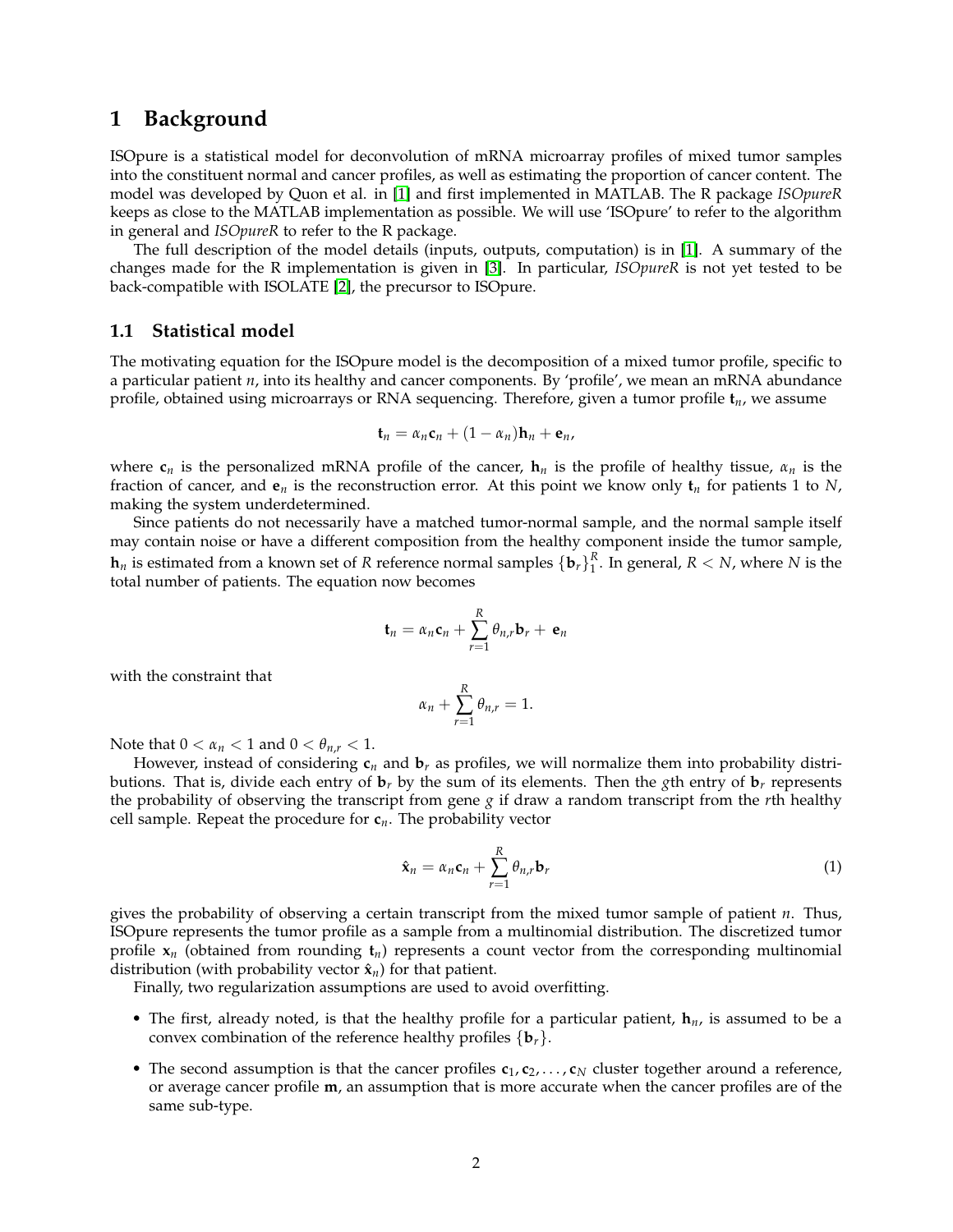The full ISOpure model is defined as follows. To simplify notation, the the vector  $\theta_n$  is of length  $R + 1$ containing the entries  $\theta_{n,1}, \theta_{n,2}, \ldots, \theta_{n,R}, \alpha_n$ .

$$
\mathbf{B} = [\mathbf{b}_1, \dots, \mathbf{b}_R] \tag{2}
$$

<span id="page-2-5"></span><span id="page-2-4"></span><span id="page-2-3"></span><span id="page-2-2"></span><span id="page-2-1"></span>
$$
\hat{\mathbf{x}} = [\mathbf{B} \; \mathbf{c}_n] \boldsymbol{\theta}_n \tag{3}
$$

$$
p\left(\mathbf{x}_{n}|\mathbf{B},\theta_{n},\mathbf{c}_{n}\right)=\text{Multinomial}(\mathbf{x}_{n}|\hat{\mathbf{x}}_{n})
$$
\n(4)

$$
p(\theta_n|\nu) = \text{Dirichlet}(\theta_n|\nu) \tag{5}
$$

$$
p\left(\mathbf{c}_n|k_n,\mathbf{m}\right) = \text{Dirichlet}\left(\mathbf{c}_n|k_n\mathbf{m}\right) \tag{6}
$$

$$
p(\mathbf{m}|k', \mathbf{B}, \omega) = \text{Dirichlet}(\mathbf{m}|k'\mathbf{B}\omega)
$$
\n(7)

Equation [\(2\)](#page-2-1) represents the reference healthy profiles in matrix form, and equation [\(3\)](#page-2-2) is simply [\(1\)](#page-1-2) in matrix form.

In equations [\(5](#page-2-3) - [7\)](#page-2-4), the Dirichlet distribution is used for *θn*, **m**, and **c***n*, as they are all discrete probability distributions. The hyper-parameters  $v_n$ ,  $k_n$ **m**, and  $k'$ **B** $\omega$ , determine both the mean of the distribution and the strength or concentration (how peaked the distribution is near the mean).

- The easiest equation to understand is [\(6\)](#page-2-5) where **m** is the mean of the distribution of  $c_n$ 's, and  $k_n$ is an estimated parameter determining the strength of the distribution (and how likely it is that a particular  $c_n$  will be very close to the mean **m**).
- Equation [\(7\)](#page-2-4) forces the average/reference profile **m** to be close to a linear combination of normal profiles, as the cancer is likely to have a similar profile to the tissue of origin.
- For equation [\(5\)](#page-2-3), the hyper-parameter  $\nu$  gives weights to the coefficients of the healthy and cancer profiles. The initialized coefficients give the healthy profile coefficients similar weight and a higher weight to the cancer fraction,  $\alpha_n$  (the last entry of  $\theta_n$ ). However, ten additional grid searches are performed at each iteration step, adjusting these values if necessary.

The Bayesian network diagram is given in Figure [1.](#page-3-0)

The goal of the algorithm is to maximize the complete likelihood function of this model:

$$
\mathbb{L} = p\left(\mathbf{m}|k', \mathbf{B}, \boldsymbol{\omega}\right) \prod_{n=1}^N p\left(\mathbf{c}_n | k_n, \mathbf{m}\right) p\left(\theta_n | \boldsymbol{\nu}\right) p\left(\mathbf{x}_n | \mathbf{B}, \theta_n, \mathbf{c}_n\right).
$$

The two-step method is described in the next section.

#### <span id="page-2-0"></span>**1.2 Algorithm**

The inputs to ISOpure are as follows:

- *Tumour matrix:* A matrix where the columns  $t_1, t_2, \ldots, t_N$  represent the tumor microarray profiles of *N* patients, where the preprocessing of the data is described in [\[1\]](#page-22-1) and in Section **??**. In particular, the intensities should *not* be log-transformed. The size of the matrix is  $G \times N$  where  $G$  is number of transcripts/features and *N* is the number of patients.
- *Normal matrix:* A matrix where the columns  $\mathbf{b}_1, \mathbf{b}_2, \ldots, \mathbf{b}_R$  represent the microarray profiles from *R* normal, healthy tissue samples. The size of the matrix will be  $G \times R$ , where R is expected to be less than *N*.

The ISOpure algorithm runs in two steps, which are summarized in Figure [2.](#page-4-2) Step 1, which we will refer to as the *Cancer Profile Estimation (CPE)* step, Figure [3,](#page-5-1) estimates the average cancer profile **m**, as well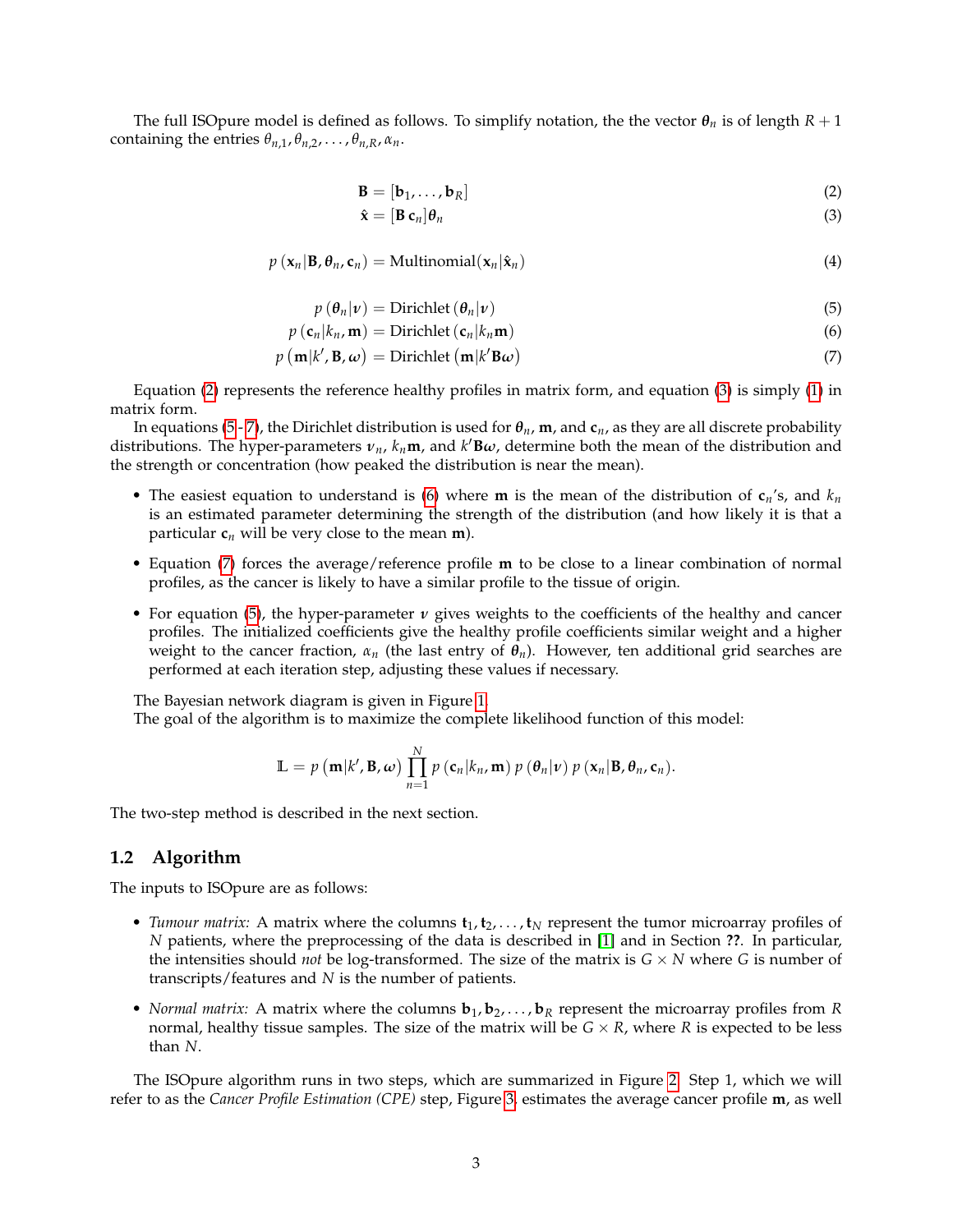

<span id="page-3-0"></span>Figure 1: **Bayesian network model of ISOpure.** The graph represents the relationships between the variables in the ISOpure model, where the conditional probability of a given variable is only dependent on its parents in the graphs. The shaded circles, *x<sup>n</sup>* and *b<sup>r</sup>* , represent the observed variables. The estimated model parameters (unshaded circles) are conditioned on the estimated model hyperparameters (also unshaded). The *N* and *R* in the corners of the plates (rectangles) indicate that the variables inside are repeated *N* and *R* times, once for each patient and healthy profile, respectively. [\[1\]](#page-22-1)

as the cancer fraction for each patient,  $\alpha_n$ . Since we assume that  $\mathbf{c}_n = \mathbf{m}$  for all cancer profiles, the CPE step maximizes

$$
\mathbb{L} = p\left(\mathbf{m}|k',\mathbf{B},\boldsymbol{\omega}\right) \prod_{n=1}^N p\left(\theta_n|\boldsymbol{\nu}\right) p\left(\mathbf{x}_n|\mathbf{B},\theta_n,\mathbf{m}\right).
$$

Both steps perform a block coordinate descent using a conjugate gradient algorithm. The idea is to fix all variables except for one (or for a 'block' of similar variables) and minimize the negative of the log likelihood only with respect to that one (or few) variables.

In the second *Patient Profile Estimation (PPE)* step, Figure [4,](#page-6-0) the  $\mathbf{c}_n$  are estimated, while **m** and  $\alpha_n$  are kept constant to the values from the CPE step. The PPE step maximizes

$$
\mathbb{L} = \prod_{n=1}^N p(c_n|k_n, \mathbf{m}) p(\theta_n|\mathbf{v}) p(\mathbf{x}_n|\mathbf{B}, \theta_n, \mathbf{c}_n).
$$

The outputs of *ISOpureR* at each step are lists that we have called ISOpureS1model and ISOpureS2model, respectively. They contain all the intermediate and hyper-parameters estimated by the models as well as the desired outputs. The most important entries are the following:

• The tumor 'purity' estimates, ISOpureS1model\$alphapurities and ISOpureS2model\$alphapurities. (The *α*'s are estimated in the Cancer Profile Estimation step; the values of alphapurities from the CPE step are transferred to the model in the Patient Profile Estimation, so that ISOpureS1model\$alphapurities and ISOpureS2model\$alphapurities will be identical.) These are numerical vectors containing *N* entries,  $\alpha_1, \alpha_2, \ldots, \alpha_N$ , of the estimated proportion of RNA in the tumor sample that was contributed by the cancer cells, for each patient.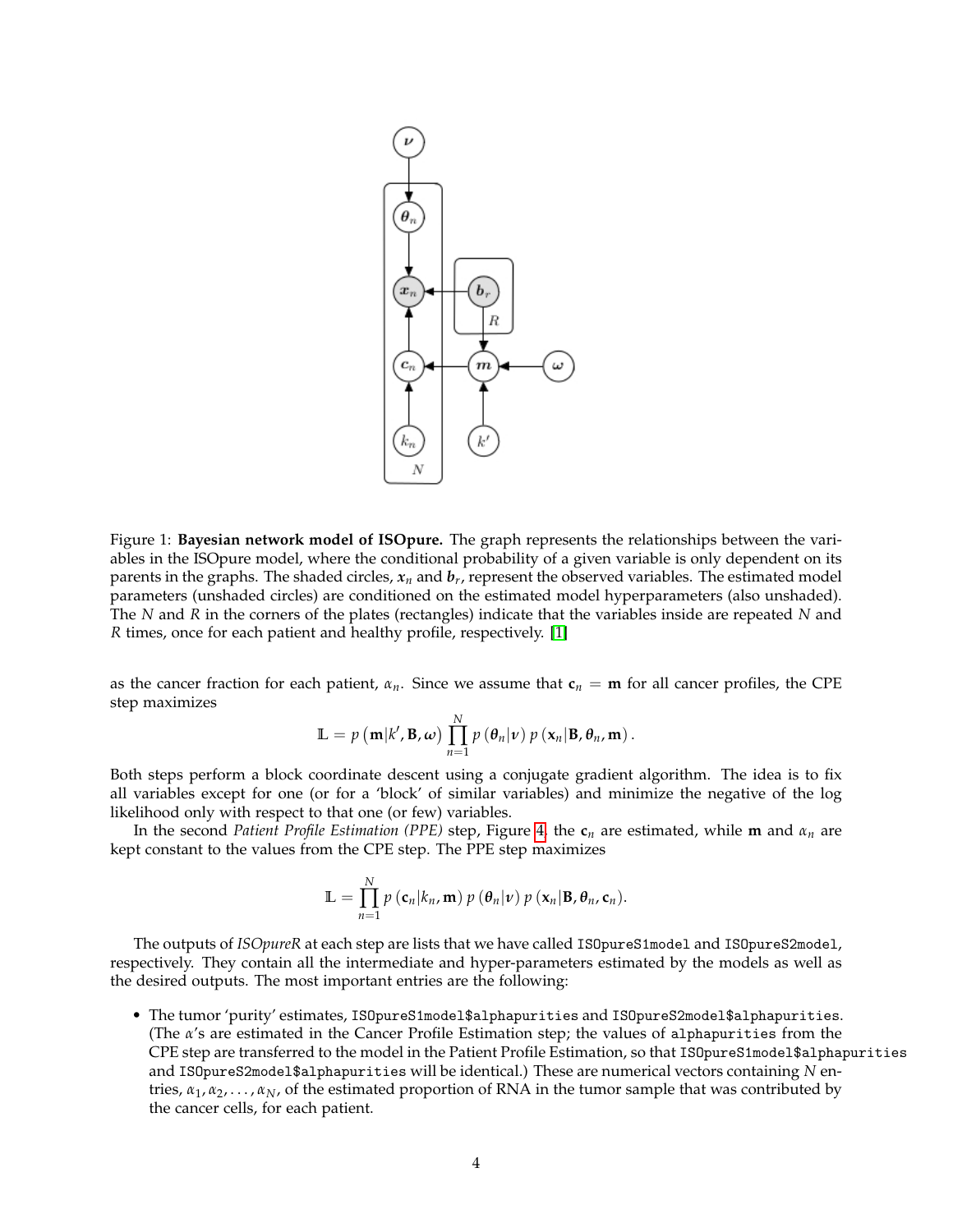

<span id="page-4-2"></span>Figure 2: **ISOpure algorithm.** (A) The inputs to the algorithm are the tumor profiles of the patients  $\{\mathbf{t}_n\}_1^N$ and healthy tissue profiles  $\{b_r\}_1^R$ , where the  $R < N$ . (B) The *Cancer Profile Estimation* (CPE) step of ISOpure estimates the average cancer profile **m**, as well as the cancer fraction for each patient, *αn*. **(C)** The *Patient Profile Estimation (PPE)* step estimates the personalized cancer profile **c***<sup>n</sup>* for each patient. The values of *α<sup>n</sup>* and **m** remain fixed in this step. The healthy profiles, determined by the estimation of the coefficients *θn*,*<sup>r</sup>* are estimated in the CPE step, but are re-estimated in the the PPE step. [\[1\]](#page-22-1)

• A matrix ISOpureS2model\$cc\_cancerprofiles where the columns  $c_1, c_2, \ldots, c_N$  represent the purified cancer profiles corresponding to each mixed tumor profile. The size of the matrix will be  $G \times N$ , as for the tumor profiles.

### <span id="page-4-0"></span>**2 Preprocessing steps for raw microarray data**

This section will cover the processing needed to transform raw microarray data (saved as .CEL files) into the format required by *ISOpureR*. The dataset used as an example is from the Bhattacharjee et al. lung adenocarcinoma study [\[4\]](#page-23-0), as the data is available online at <http://www.broadinstitute.org/mpr/lung/> (accessed January 20, 2015).

### <span id="page-4-1"></span>**2.1 Load necessary libraries**

The microarray assays for the Bhattacharjee dataset were performed using the Affimetrix platform. To access methods for the Affymetrix oligonucleotide arrays, the "affy" package of Bioconductor is required, and must be loaded. The details of the exact array (Affymetrix HGU95A v2) are listed in the methods of [\[4\]](#page-23-0); the corresponding Chip Definition File (CDF) library must also be loaded. The CDF file maps Probes (positions) into ProbeSets.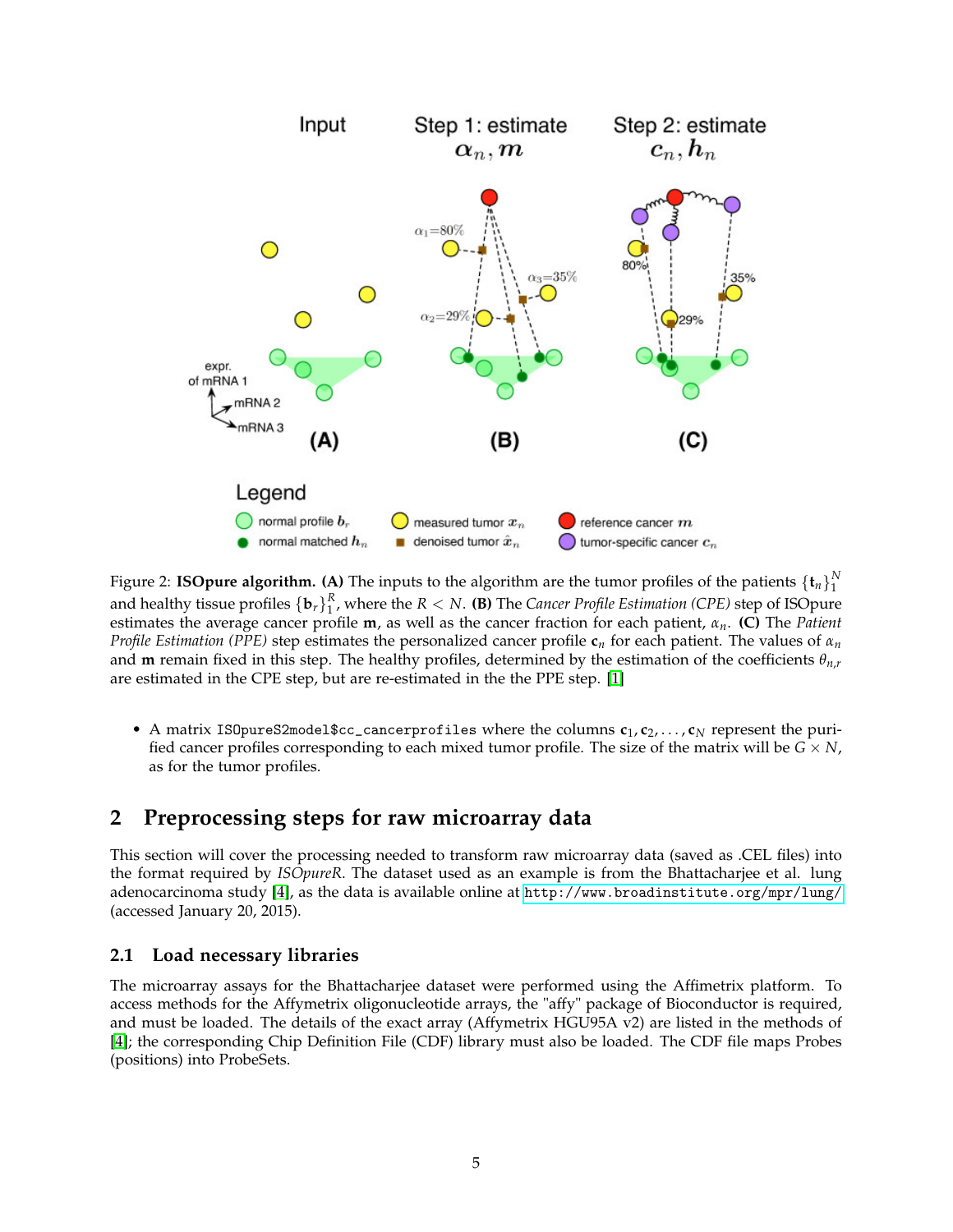

<span id="page-5-1"></span>Figure 3: **Cancer Profile Estimation (CPE) step.** The flowchart illustrates the algorithm for the CPE step of ISOpure. At each step, the Polak-Ribière conjugate gradient method with Wolfe-Powell stopping criteria is used to estimate variables of the same type. Each variable is estimated once during each iteration.

```
# Install the affy library from bioconductor, if needed
# source("http://bioconductor.org/biocLite.R");
# biocLite("affy");
# Load the library
library("affy");
# Install the R CDF package for the microarray that was used for the Bhattacharjee
# dataset, the Affymetrix HG-U95A v2 platform.
# The library used is specific to the dataset analysed.
# This library also maps the probes to the Entrez Gene ID's.
library("hgu95av2hsentrezgcdf");
# Save the name of the CDF (used later)
cdf <- "hgu95av2hsentrezgcdf";
```
#### <span id="page-5-0"></span>**2.2 Process .CEL files**

The tumor and normal .CEL files are located in a single directory, and will be processed together. Thus, we have downloaded the Bhattacharjee lung adenocarcinoma and normal sample .CEL files, as well as the "Array-to-sample-mapping.txt" which has information on the sample names associated to tumor/normal.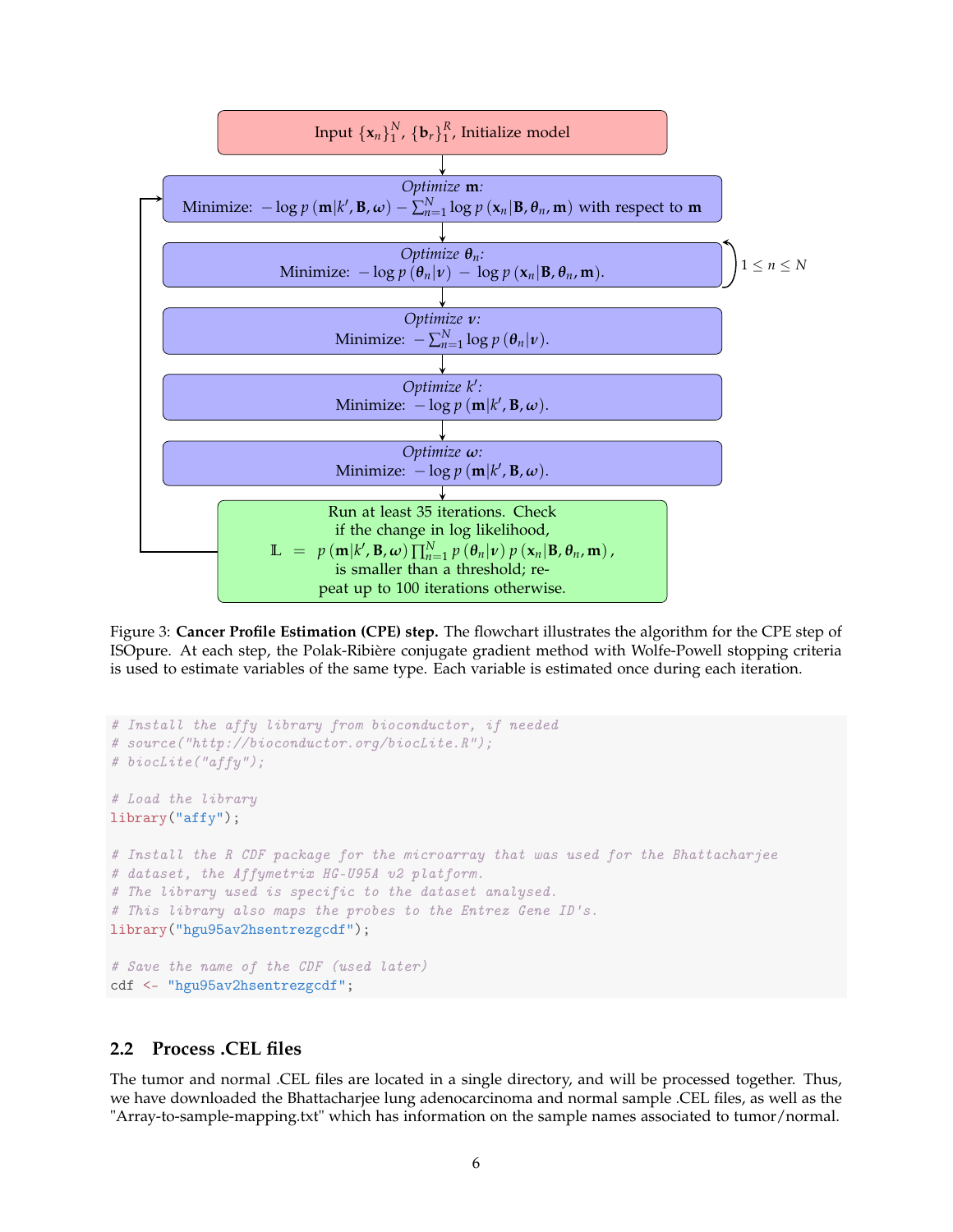

<span id="page-6-0"></span>Figure 4: **Patient Profile Estimation (PPE) step.** The flowchart illustrates the algorithm for the PPE step of ISOpure. The same minimization method is used as in the CPE step. The values of *αn* (the last entry of the vector  $\theta_n$ ) and **m** remain constant during this step.

```
# All .CEL files should be in one directory
path.to.cel.files <- file.path("~", "Datasets", "LungCancer", "Bhattacharjee",
        "raw", "CEL");
# List of all .CEL files in the directory
affy.files <- dir(
        path = path.to.cel.files,
        # match all files that begin with "CL"
        # the .CEL filenames for the Bhattacharjee dataset begin with this string
        pattern = "^CL",# return only names of visible files
        all.files=FALSE,
        # return only file names, not relative file paths
        full.names=FALSE,
        # assume all are in given directory, not in any subdirectories
        recursive=FALSE,
        ignore.case=TRUE
        \lambda
```
Now we can return the expression values for those files. However, the exprs function returns  $log_2$ mRNA abundance values. For ISOpure, we need the normalized count of the number of copies of each transcript present in the sample, so the values are exponentiated.

```
# Change to directory where affy files are located, as it will be easier to run
# justRMA thete
setwd(path.to.cel.files);
```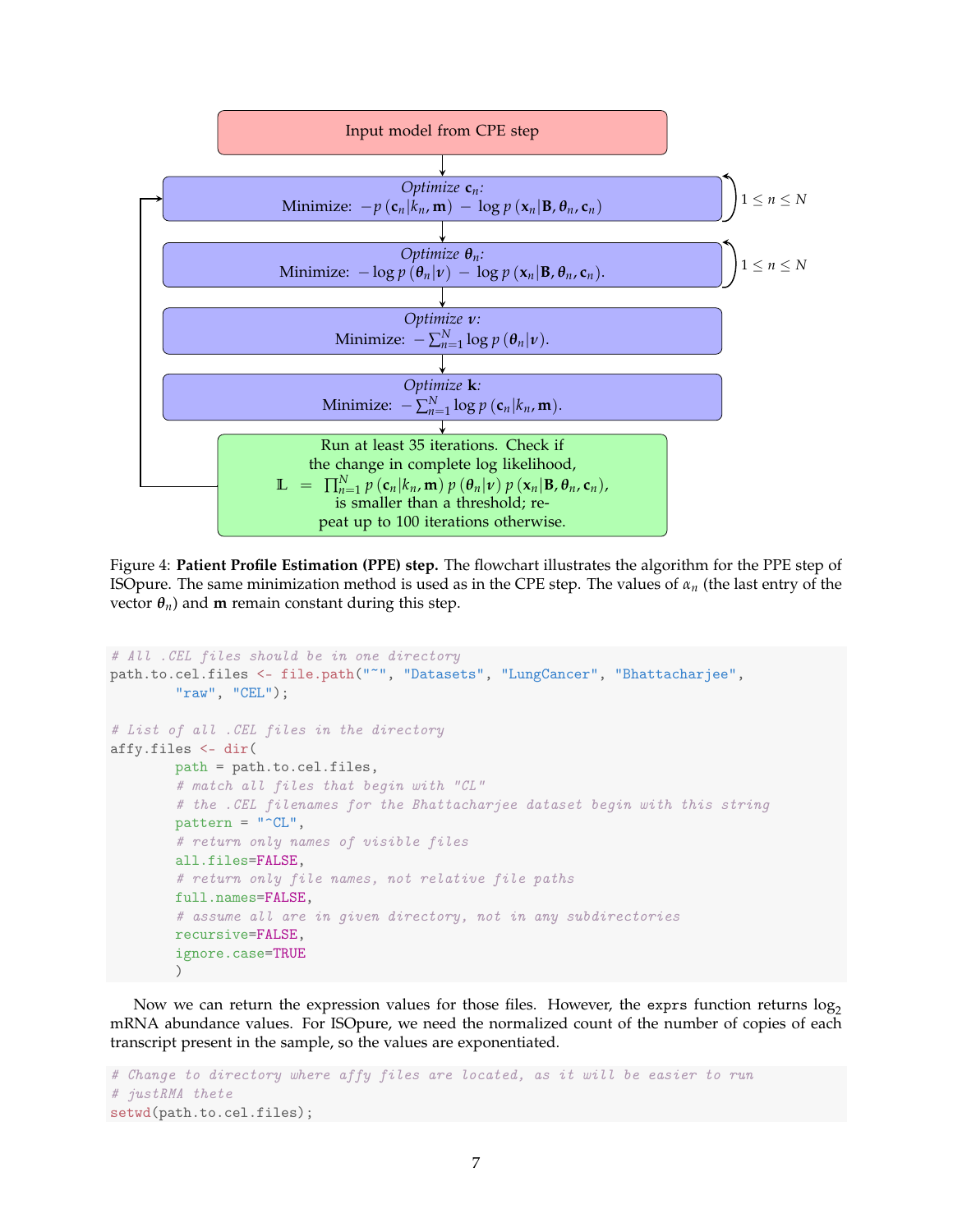```
# Read .CEL files into an expression set
rma.results <- justRMA(
        filenames = affy.files,
        cdfname = cdf
        );
# Return to working directory
setwd(base.dir);
# Return just the expression values
# This will give you the log2 mRNA abundance dataset
all.expression.data.log <- exprs(rma.results);
# non-log-transformed data
all.expression.data <- 2^{\text{-}}(all.expression.data.log);
```
### <span id="page-7-0"></span>**2.3 Obtain tumor and normal expression data**

Now, we just need to separate the data into the tumour and normal expression profiles. First use the array-to-sample mapping file to select the normal sample names.

```
path.to.sample.info <- file.path("~", "Datasets", "LungCancer", "Bhattacharjee",
        "raw", "Array-to-sample-mapping.txt");
# read in array-to-sample info into a dataframe
sample.info <- read.table(
       file = path.to.sample.info,
       sep = "\t",header = TRUE,
        as.is = TRUE);
# find which sample names correspond to normal samples and tumor samples
normal.sample.names <- sample.info$scan[which("NORMAL"==sample.info$CLASS)];
```
Finally, separate the expression data.

```
# select only the columns from all the expression data with filenames for
# the normal samples -- had to concatenate .CEL to the end
normal.expression.data <- all.expression.data[ , paste0(normal.sample.names, '.CEL')];
# omit all the columns with sample names from normal samples, to obtain
# all tumour samples
tumor.expression.data <- all.expression.data[,
        !(colnames(all.expression.data) %in% paste0(normal.sample.names, '.CEL'))];
```
#### <span id="page-7-1"></span>**2.4 Further processing**

The Bhattacharjee dataset has several replicates per patient (see the key to scan names in the online data) and for the data used in [\[1\]](#page-22-1) and [\[3\]](#page-22-2), these were averaged. There may be further processing required for a given dataset; more information on the Affymetrix oligonucleotide arrays can be found in the Bioconductor affy package [\[5\]](#page-23-1). To simplify the example, we will apply *ISOpureR* to all the replicates after the computation the RMA expression values and exponentiation performed in the code above, in Section [2.2.](#page-5-0)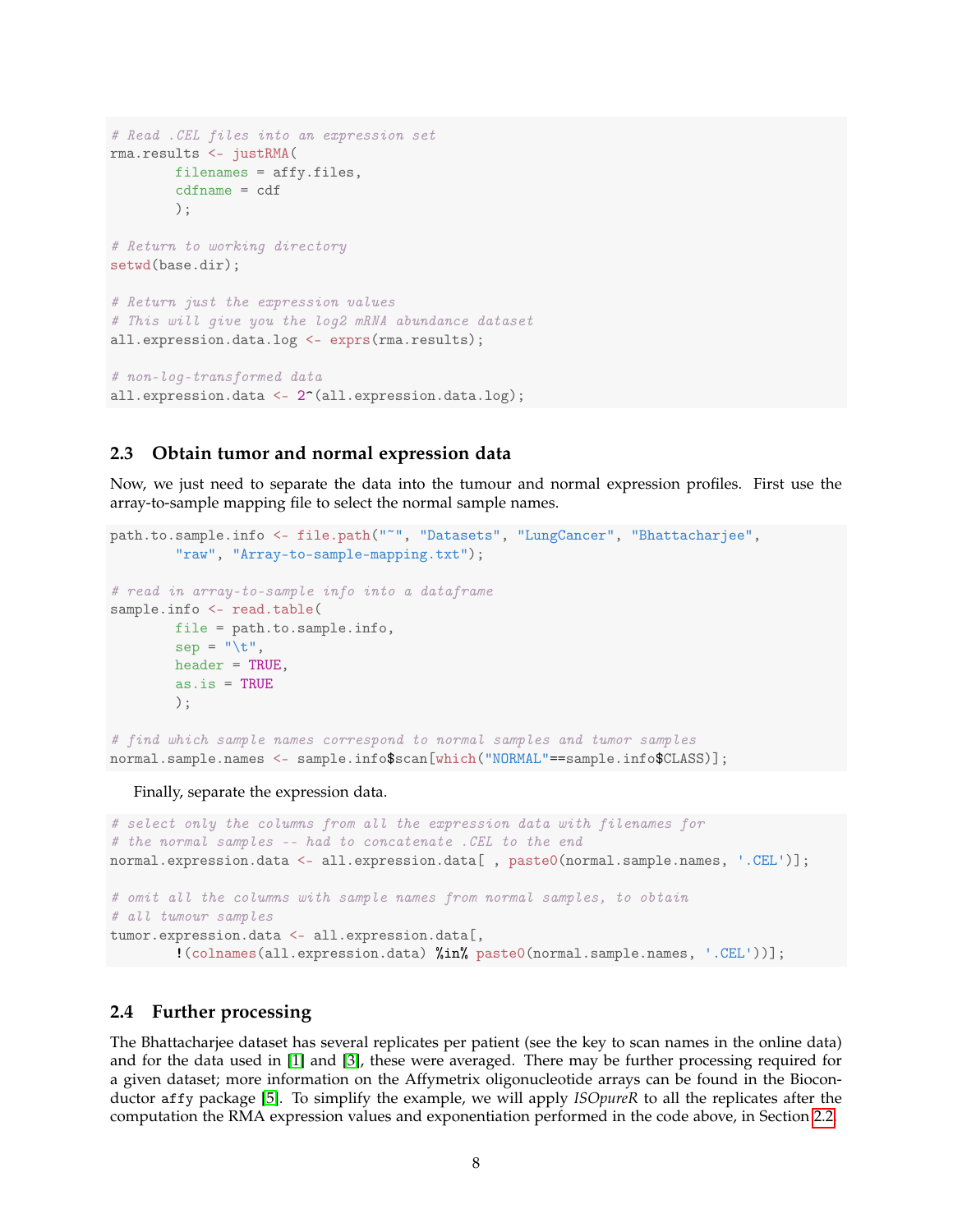### <span id="page-8-0"></span>**2.5 Save expression data**

To save the expression data to file, use the write.table function in R, as below.

```
path.to.expression.dir <- file.path("~", "Datasets", "LungCancer", "Bhattacharjee",
        "expression");
print("Writing tumor expression matrix...");
write.table(
       x = tumor.expression.data,
       file = file.path(path.to.expression.dir, "Bhattacharjee_tumor_mRNA_abundance.txt"),
        sep = "t");
print("Writing tumor expression matrix...");
write.table(
        x = normal.expression.data,
        file = file.path(path.to.expression.dir, "Bhattacharjee_normal_mRNA_abundance.txt"),
        sep = "\t"
        );
```
### <span id="page-8-1"></span>**2.6 Run** *ISOpureR* **on the expression data**

The following section will outline the functions that run the *ISOpureR* model on the data processed above. This example takes a long time to run. Section [3](#page-9-0) describes a smaller example applied to data included in the *ISOpureR* library, with a shorter running time.

If we have just performed the microarray preprocessing, we can begin by loading the library and checking that both the tumor and normal expression data is in matrix form before running *ISOpureR*.

```
# Load ISOpureR library
library(ISOpureR);
# Check that data is in matrix form
is.matrix(tumor.expression.data);
# [1] TRUE
is.matrix(normal.expression.data);
# [1] TRUE
```
To run *ISOpureR* from saved data, the only additional steps are to load the data from the file created in Section [2.5,](#page-8-0) which will result in two dataframes, and change these to matrices.

```
# Load ISOpureR library
library(ISOpureR);
# Define path to the expression data
path.to.expression.dir <- file.path("~", "Datasets", "LungCancer", "Bhattacharjee",
        "expression");
# Load normal and tumor expression data
normal.expression.data <- read.table(
        file.path(path.to.expression.dir, "Bhattacharjee_normal_mRNA_abundance.txt"),
       header=TRUE,
        sep = "\t"
        );
```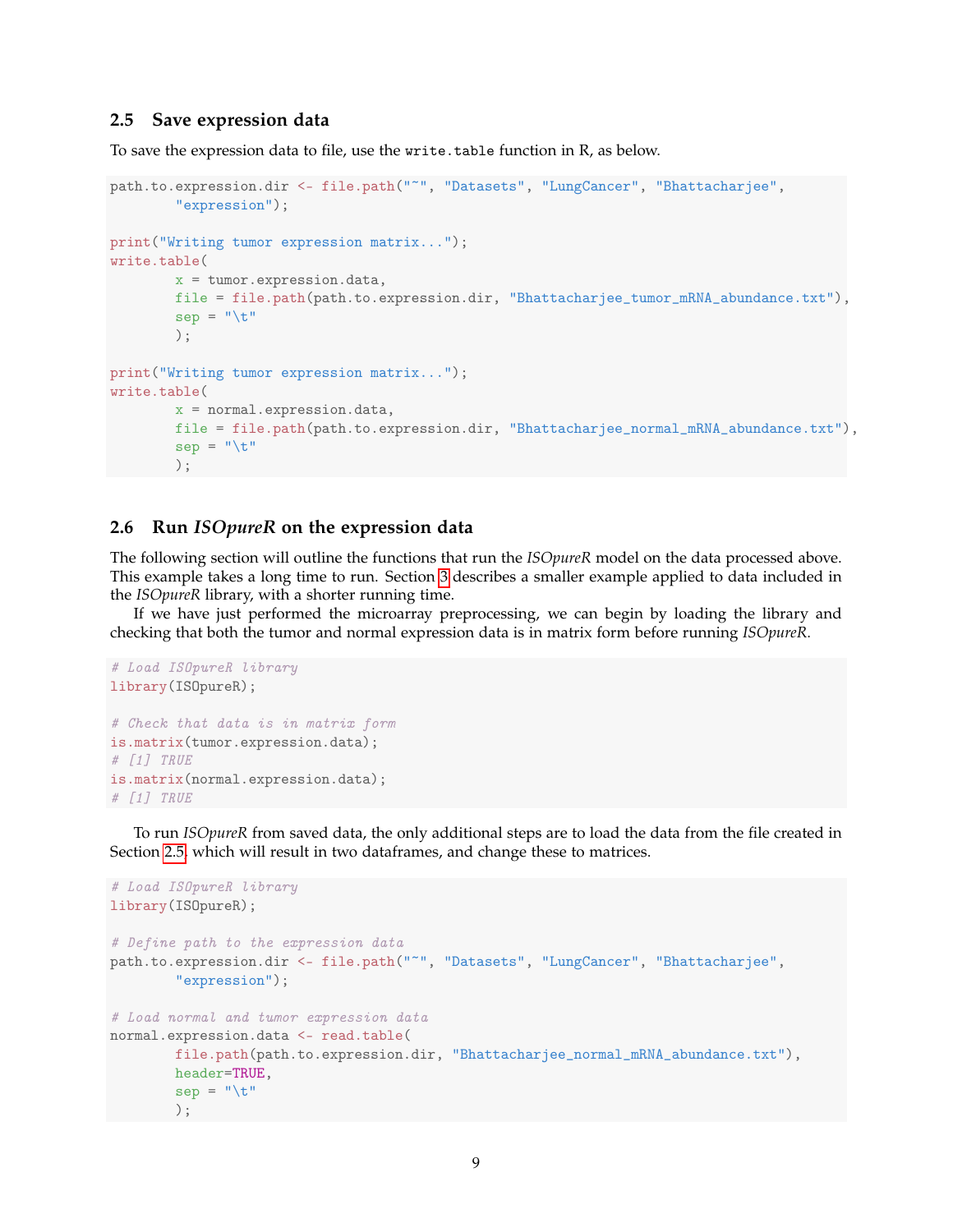```
tumor.expression.data <- read.table(
        file.path(path.to.expression.dir, "Bhattacharjee_tumor_mRNA_abundance.txt"),
        header=TRUE,
        sep = "t");
# Make sure that data is in matrix form, since
# read.table() will load the data as dataframe
normal.expression.data <- as.matrix(normal.expression.data);
tumor.expression.data <- as.matrix(tumor.expression.data);
```
Now, in either case, we can run the two functions for the Cancer Profile Estimation and the Patient Profile Estimation of *ISOpureR*. More details about these functions are given in Section [3.](#page-9-0) Aside from checking that the expression levels are all greater than 1, you may also want to check that the sum of the elements is similar across all profiles. Finally, the tumour profiles should also be discretized according to the statistical model, but the likelihood calculation should work without this step.

```
# Check that expression levels are all greater than 1
# As well, the minimum should not return NA or NaN
min(normal.expression.data);
min(tumor.expression.data);
# For reproducible results, set the random seed
set.seed(123);
# Run ISOpureR Step 1 - Cancer Profile Estimation
ISOpureS1model <- ISOpure.step1.CPE(
        tumor.expression.data,
        normal.expression.data
        );
# For reproducible results, set the random seed
set.seed(456);
# Run ISOpureR Step 2 - Patient Profile Estimation
ISOpureS2model <- ISOpure.step2.PPE(
        tumor.expression.data,
        normal.expression.data,
        ISOpureS1model
        );
```
### <span id="page-9-0"></span>**3 Applying** *ISOpureR* **to a small example**

We will show how to use *ISOpureR* with a small part of the lung adenocarcinoma expression data from Beer et al. [\[6\]](#page-23-2), which is included with the package. Although the full dataset contains measured expression levels of 5151 transcripts in 86 patients, only data from 1000 transcripts and 30 patients is included with *ISOpureR* to reduce the file size. The dataset also contains 10 reference healthy samples.

### <span id="page-9-1"></span>**3.1 Load and format data**

The first step is to load the data and make sure that both the tumor data and the normal data are in matrix form, with the required dimensions.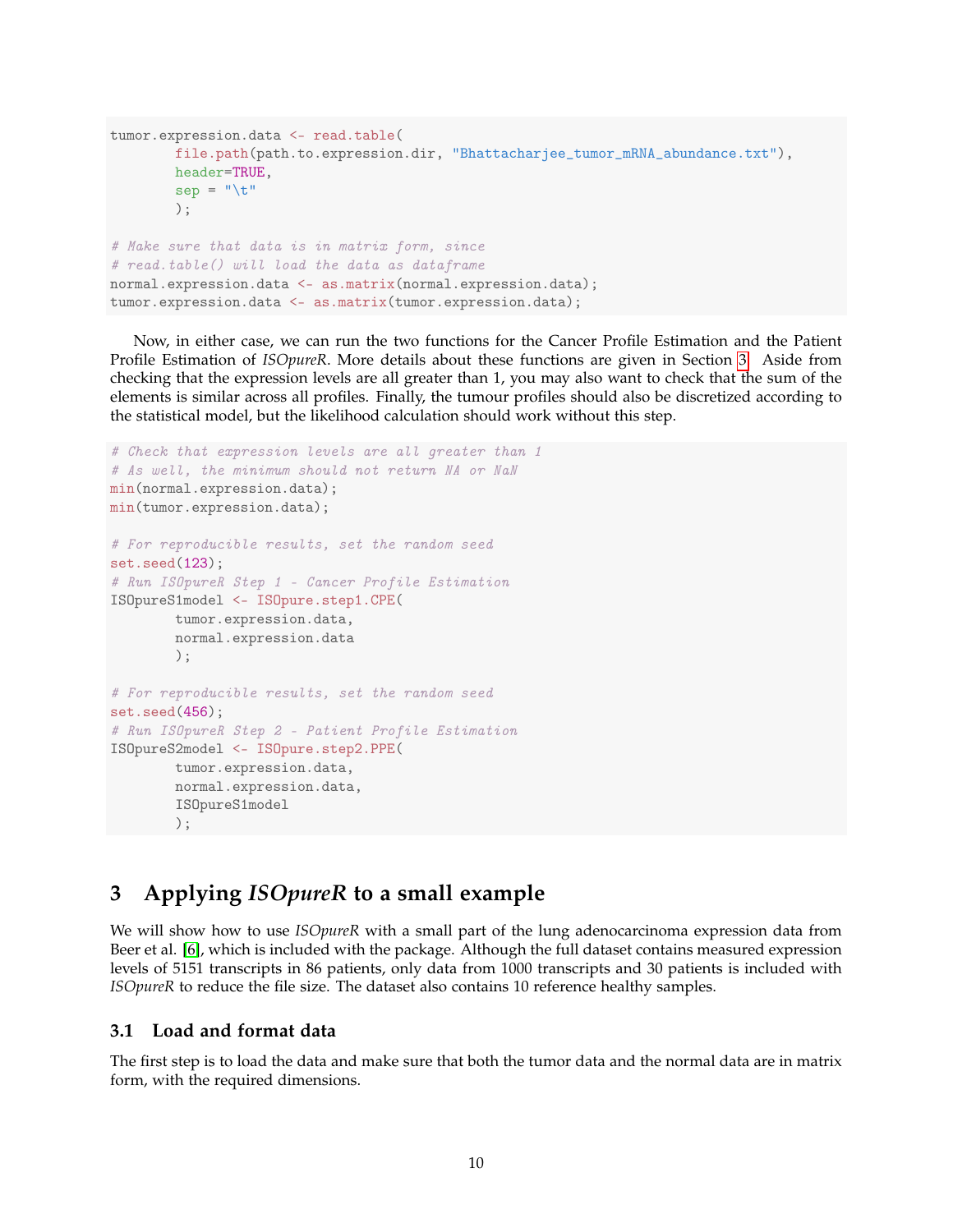```
# Load the library and the data included with the package
# Data is not the full Beer dataset due to memory constraints
library(ISOpureR);
path.to.data <- paste0(file.path(system.file(package = "ISOpureR"), 'extdata', 'Beer'));
load(file.path(path.to.data , 'beer.normaldata.250.transcripts.RData'));
load(file.path(path.to.data , 'beer.tumordata.250.transcripts.30.patients.RData'));
# Check what the data looks like
# The tumor data is rather large, so just look at the normal data for this example
str(beer.normaldata);
## num [1:250, 1:10] 231 1200 159 850 195 ...
## - attr(*, "dimnames")=List of 2
## ..$ : chr [1:250] "10_at" "100_at" "1000_at" "10007_at" ...
## ..$ : chr [1:10] "N1" "N2" "N3" "N4" ...
# Make sure that everything is in matrix form
beer.normaldata <- as.matrix(beer.normaldata);
beer.tumordata <- as.matrix(beer.tumordata);
# Check that the minimum values are greater than 1, not NA, NaN
min(beer.normaldata);
## [1] 140.0538
min(beer.tumordata);
## [1] 116.1316
# You may also want to check that the sums of the entries are similar
apply(beer.normaldata, 2, sum);
## N1 N2 N3 N4 N5 N6 N7 N8 N9 N10
## 311583.6 318994.5 301371.6 317438.8 316718.9 312559.9 334047.9 302641.3 298176.5 307326.4
apply(beer.tumordata, 2, sum);
## 1 2 3 4 5 6 7 8 9 10
## 307202.4 310541.9 356396.8 341891.2 323086.1 328295.2 290922.7 326059.8 336141.4 327724.6
## 11 12 13 14 15 16 17 18 19 20
## 352751.7 316223.1 300985.2 349940.5 279731.9 290788.6 233546.9 324794.4 300850.1 325305.0
## 21 22 23 24 25 26 27 28 29 30
## 330122.1 295435.6 294633.3 317446.9 314764.9 266709.0 332554.9 348854.6 336627.5 333539.3
# Check what the data looks like
str(beer.normaldata);
## num [1:250, 1:10] 231 1200 159 850 195 ...
\# - attr(*, "dimnames")=List of 2
## ..$ : chr [1:250] "10_at" "100_at" "1000_at" "10007_at" ...
## ..$ : chr [1:10] "N1" "N2" "N3" "N4" ...
str(beer.tumordata);
## num [1:250, 1:30] 218 1399 155 893 170 ...
\# - attr(*, "dimnames")=List of 2
## ..$ : chr [1:250] "10_at" "100_at" "1000_at" "10007_at" ...
## ..$ : chr [1:30] "1" "2" "3" "4" ...
```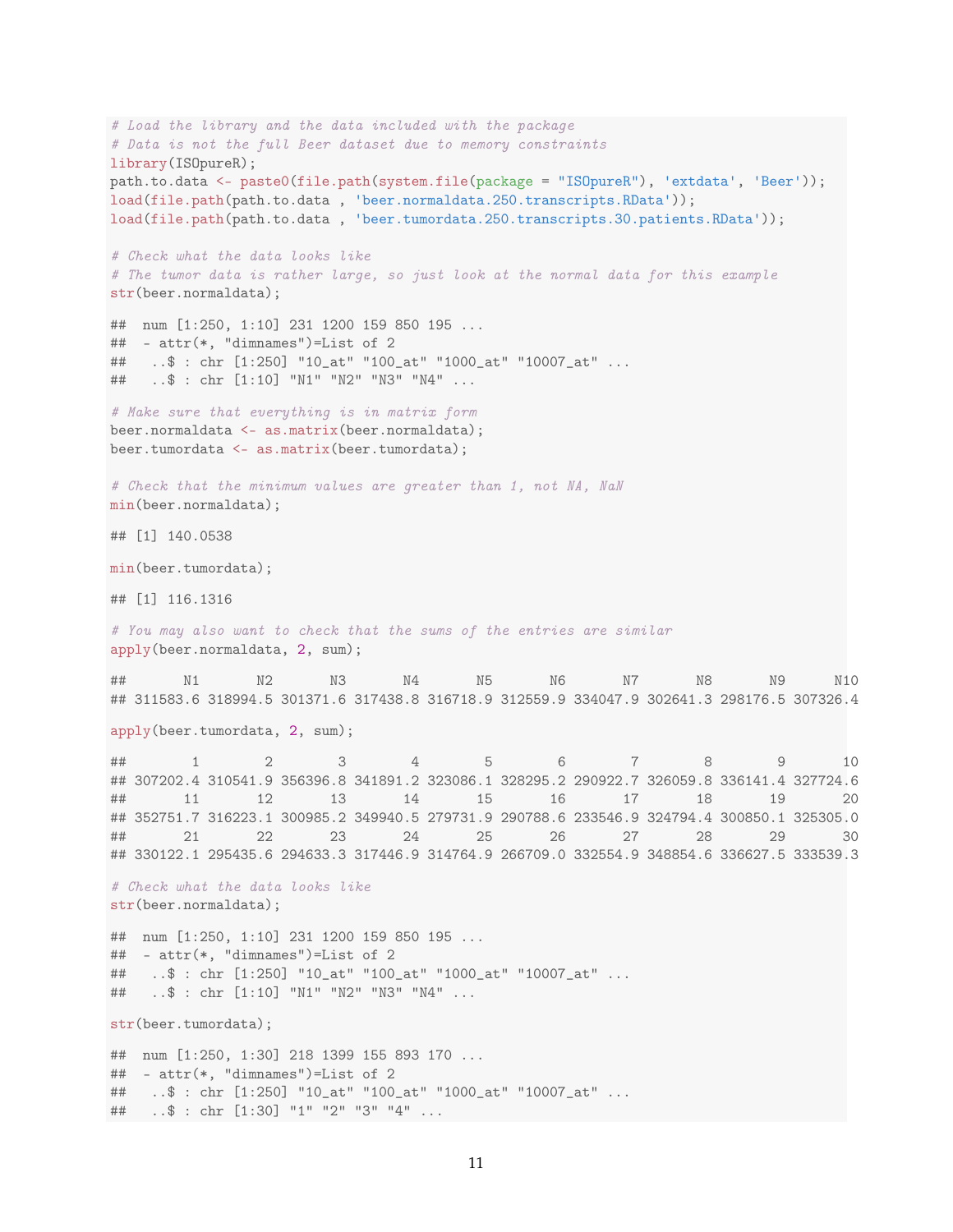#### <span id="page-11-0"></span>**3.2 Run the Cancer Profile Estimation**

The ISOpure model runs in two steps. To perform the first step of ISOpure, which will estimate the proportion of cancer cells, *αn*, for each patient, as well as an average cancer profile, type the following:

```
# For reproducible results, set the random seed
set.seed(123);
# Run ISOpureR Step 1 - Cancer Profile Estimation
ISOpureS1model <- ISOpure.step1.CPE(beer.tumordata, beer.normaldata);
```
Note that the function names of these steps have changed from the MATLAB implementation, and from earlier versions of *ISOpureR* (before v.1.0.14). The run time for both steps is about 20-30 minutes for the small dataset (but can take several days for large datasets). The output to the screen will look something like this:

```
# INFO [2015-07-17 18:45:07] Initializing model...
# INFO [2015-07-17 18:45:07] MIN_KAPPA set to 9571.36859512808
# INFO [2015-07-17 18:45:07] Running ISOpure step 1: CPE - Cancer Profile Estimation Step
# INFO [2015-07-17 18:45:07] --- optimizing mm...
# INFO [2015-07-17 18:45:11] --- optimizing theta...
# INFO [2015-07-17 18:45:19] --- optimizing vv...
# INFO [2015-07-17 18:45:19] --- optimizing kappa...
# INFO [2015-07-17 18:45:19] --- optimizing omega...
# INFO [2015-07-17 18:45:19] Total log likelihood: -213825284.681581
# INFO [2015-07-17 18:45:19] iter: 1/35, loglikelihood: -213825284.681581,
# INFO [2015-07-17 18:45:19] change: Inf
# INFO [2015-07-17 18:45:19] --- optimizing mm...
# INFO [2015-07-17 18:45:23] --- optimizing theta...
# INFO [2015-07-17 18:45:30] --- optimizing vv...
# INFO [2015-07-17 18:45:30] --- optimizing kappa...
# INFO [2015-07-17 18:45:30] --- optimizing omega...
# INFO [2015-07-17 18:45:30] Total log likelihood: -213802936.615107
# INFO [2015-07-17 18:45:30] iter: 2/35, loglikelihood: -213802936.615107,
# INFO [2015-07-17 18:45:30] change: 0.000104526471096462
# INFO [2015-07-17 18:45:30] --- optimizing mm...
# INFO [2015-07-17 18:45:34] --- optimizing theta...
# INFO [2015-07-17 18:45:41] --- optimizing vv...
# INFO [2015-07-17 18:45:41] --- optimizing kappa...
# INFO [2015-07-17 18:45:41] --- optimizing omega...
# INFO [2015-07-17 18:45:41] Total log likelihood: -213796857.989424
# INFO [2015-07-17 18:45:41] iter: 3/35, loglikelihood: -213796857.989424,
# INFO [2015-07-17 18:45:41] change: 2.84317821142625e-05
```
The optimization of the loglikelihood will run for at least 35 iterations, and if the change in loglikelihood is greater than 10<sup>-7</sup>, up to 100 iterations. At the end of this process you may see warnings as below.

```
warnings()
# Warning messages:
# 1: In sqrt (B * B - A * d1 * (x2 - x1)) : NaNs produced
# 2: In sqrt (B * B - A * d1 * (x2 - x1)) : NaNs produced
# 3: In sqrt (B * B - A * d1 * (x2 - x1)) : NaNs produced
```
These are nothing to worry about. They are part of the optimization calculations, and when a NaN is produced, the algorithm detects that it has not converged and simply adjusts the step size.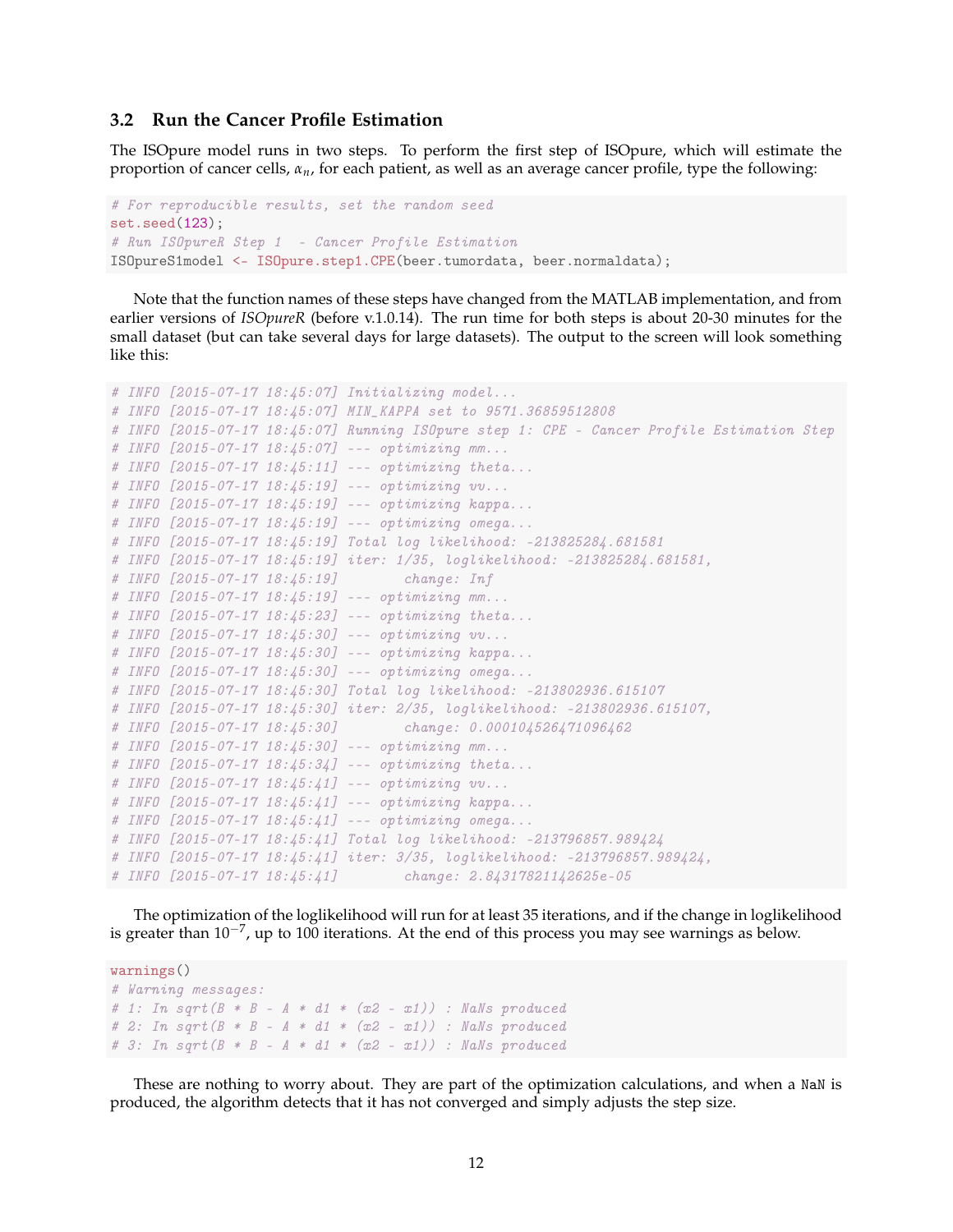The list ISOpureS1model which is returned will contain all the information on parameters estimated from the first step. If you would like to see what the list looks like without performing all the calculations, you can load the saved result of the Cancer Profile Estimation from the data folder. The most important list entry is the vector of estimated fractions of cancer content, alphapurities.

```
# Load the saved ISOpureS1model for this example, if time is an issue
load(file.path(path.to.data , 'beer.ISOpureS1model.250.transcripts.30.patients.RData'));
ls();
## [1] "ISOpureS1model" "beer.normaldata" "beer.tumordata" "path.to.data"
# Check that what ISOpureS1model looks like
str(ISOpureS1model);
## List of 14
## $ vv : num [1, 1:11] 1 1 1 1 1 ...
## $ log_BBtranspose : num [1:10, 1:250] -7.21 -7.27 -7.25 -7.27 -7.31 ...
## ..- attr(*, "dimnames")=List of 2
## .. ..$ : chr [1:10] "N1" "N2" "N3" "N4" ...
## .. ..$ : chr [1:250] "10_at" "100_at" "1000_at" "10007_at" ...
## $ PPtranspose : num [1:10, 1:250] 0.000742 0.000695 0.00071 0.000695 0.000671 ...
## ..- attr(*, "dimnames")=List of 2
## .. ..$ : chr [1:10] "N1" "N2" "N3" "N4" ...
## .. ..$ : chr [1:250] "10_at" "100_at" "1000_at" "10007_at" ...
## $ kappa : num 2296
## $ theta : num [1:30, 1:11] 5.44e-03 2.05e-05 2.98e-08 3.93e-12 1.15e-01 ...
## $ omega : num [1:10, 1] 7.50e-01 2.84e-125 2.34e-10 1.33e-310 2.49e-20 ...
## $ log_all_rates : num [1:11, 1:250] -7.21 -7.27 -7.25 -7.27 -7.31 ...
## ..- attr(*, "dimnames")=List of 2
## .. ..$ : chr [1:11] "N1" "N2" "N3" "N4" ...
## .. ..$ : chr [1:250] "10_at" "100_at" "1000_at" "10007_at" ...
## $ MIN_KAPPA : num 2296
## $ total_loglikelihood: num [1, 1] -46398911
## ..- attr(*, "dimnames")=List of 2
## .. ..$ : NULL
## .. ..$ : chr ""
## $ mm_weights : num [1, 1:250] -7.26 -5.27 -7.47 -5.5 -7.18 ...
## $ theta_weights : num [1:30, 1:11] -3 -3 -3 -3 -3 ...
                       : num [1:10, 1] -2.3 -288.8 -24.2 -715.5 -47.2 ...## $ mm : Named num [1:250] 0.000621 0.004525 0.000502 0.003605 0.000669 ...
## ..- attr(*, "names")= chr [1:250] "10_at" "100_at" "1000_at" "10007_at" ...
## $ alphapurities : num [1:30] 0.379 0.46 0.461 0.483 0.484 ...
# Look at the alphapurities vector in particular
ISOpureS1model$alphapurities;
## [1] 0.3793954 0.4601201 0.4614083 0.4828255 0.4836213 0.2292849 0.3531333 0.4911293
## [9] 0.2829793 0.5778963 0.4297766 0.4036884 0.4229245 0.4186026 0.4174107 0.3307599
## [17] 0.6471369 0.4313497 0.4595251 0.2834028 0.2364085 0.4086061 0.5250608 0.4048903
```
#### <span id="page-12-0"></span>**3.3 Customizing output to screen**

The package futile.logger is used for logging information [\[7\]](#page-23-3). If you would prefer not to see the "INFO" output, the logging threshold can be changed to "WARN" (showing only warnings) or "FATAL" (showing

## [25] 0.2298828 0.4078407 0.3414821 0.5617200 0.5958120 0.3559648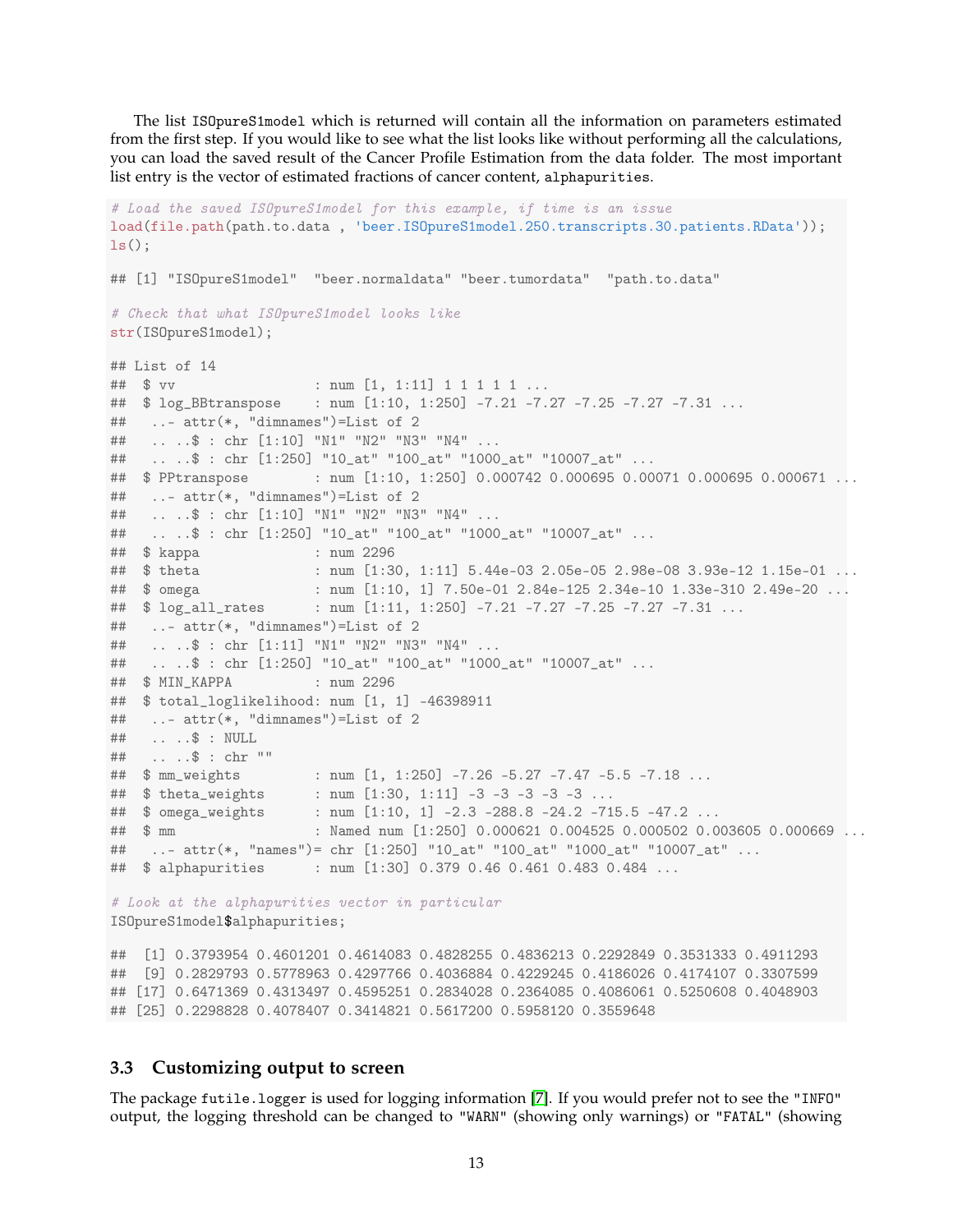only fatal errors) by changing the logging. level argument passed to the function as shown in the example below.

```
bad.normaldata <- beer.normaldata;
bad.normaldata[5,2] <- 0;
# Run ISOpureR Step 1 - default logging level
ISOpureS1model <- ISOpure.step1.CPE(beer.tumordata, bad.normaldata);
# WARN [2015-07-17 18:58:39] Minimum element in input matrix BB is 0 --
# setting all zeros to smallest non-zero element, 123.063834982327
# WARN [2015-07-17 18:58:39] Minimum element in input matrix PP is 0 --
# setting all zeros to smallest non-zero element, 123.063834982327
# INFO [2015-07-17 18:58:39] Initializing model...
# INFO [2015-07-17 18:58:39] MIN_KAPPA set to 9571.36859512808
# INFO [2015-07-17 18:58:39] Running ISOpure step 1: CPE - Cancer Profile Estimation Step
# INFO [2015-07-17 18:58:39] --- optimizing mm...
# INFO [2015-07-17 18:58:44] --- optimizing theta..
# (etc.)
# Run ISOpureR Step 1 - logging level set to "WARN"
ISOpureS1model <- ISOpure.step1.CPE(beer.tumordata, bad.normaldata, logging.level="WARN");
# WARN [2015-07-17 18:59:16] Minimum element in input matrix BB is 0 --
# setting all zeros to smallest non-zero element, 123.063834982327
# WARN [2015-07-17 18:59:16] Minimum element in input matrix PP is 0 --
# setting all zeros to smallest non-zero element, 123.063834982327
# (etc.)
```
Also, if you are using the library futile.logger, the logging threshold (as well as other options, such as where to redirect the output) can be specified for the whole package, and will over-ride the options for a particular function.

```
# load the library
library("futile.logger")
# this will not affect the ISOpureR package
flog.threshold("WARN")
# this will make all functions in ISOpureR output only warnings,
# regardless of the argument logging.level
flog.threshold("WARN", name='ISOpureR')
# reset threshold to INFO
flog.threshold("INFO", name='ISOpureR')
# send the output to a file, saved to current directory
flog.appender(appender.file('ISOpureR-testing.log'), name='ISOpureR')
# reset appender to output to screen
flog.appender(appender.console(), name='ISOpureR')
```
### <span id="page-13-0"></span>**3.4 Run the Patient Profile Estimation**

Once the Cancer Profile Estimation is complete, to perform the second step of ISOpure, which will estimate the patient-specific cancer mRNA expression profiles, call the following function:

```
# For reproducible results, set the random seed
set.seed(456);
```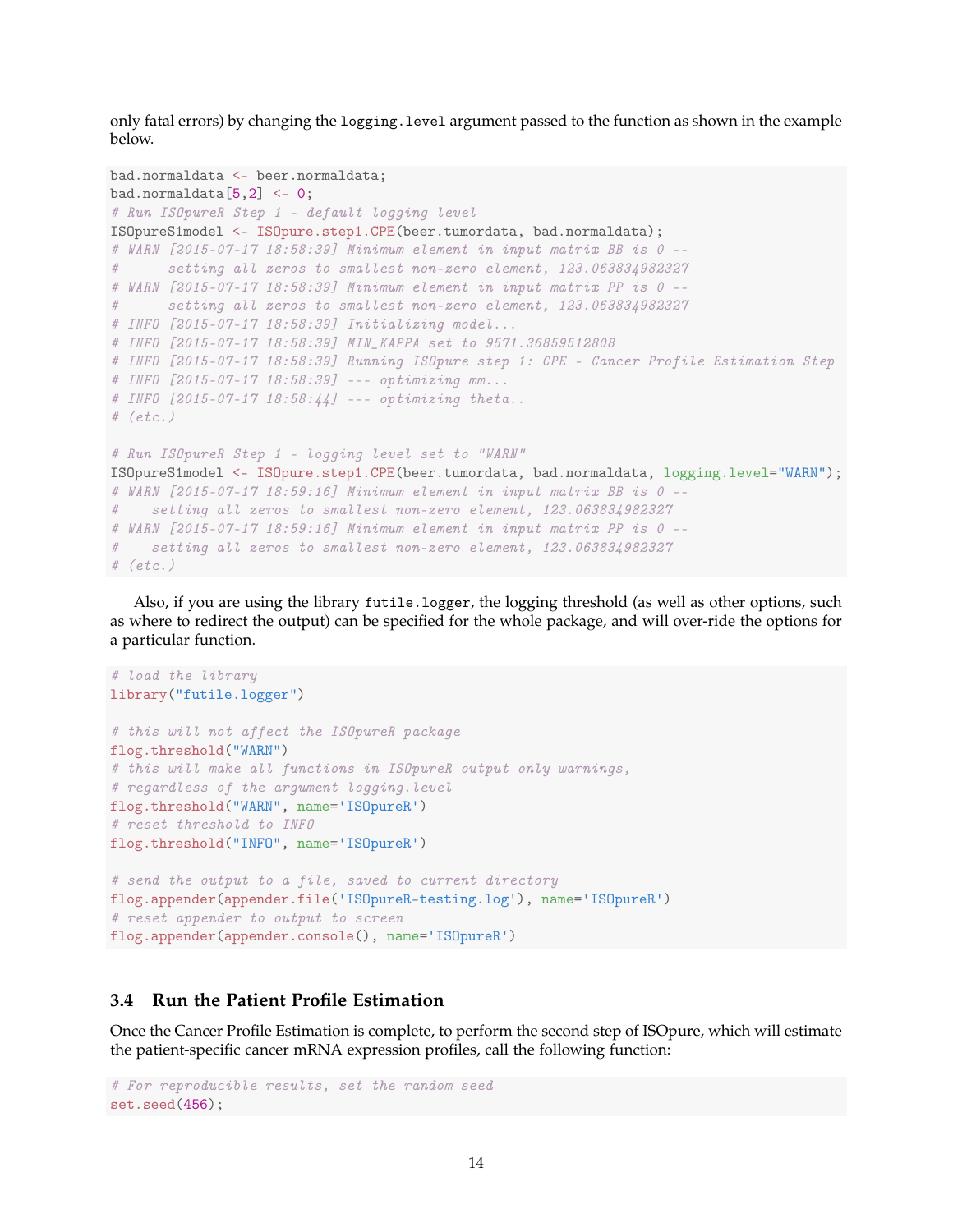```
# Run ISOpureR Step 2 - Patient Profile Estimation
ISOpureS2model <- ISOpure.step2.PPE(
                                        beer.tumordata,
                                        beer.normaldata,
                                        ISOpureS1model
```
The screen output will look very similar to the output in the previous step. Again, the logging.level argument can be changed to adjust the output.

);

```
# INFO [2015-07-17 18:55:21] Initializing model ...
# INFO [2015-07-17 18:55:21] MIN_KAPPA set to 669612.15072434
# INFO [2015-07-17 18:55:21] Running ISOpure step 2: PPE - Patient Profile Estimation Step
# INFO [2015-07-17 18:55:21] --- optimizing cc...
# INFO [2015-07-17 18:55:29] --- optimizing theta...
# INFO [2015-07-17 18:55:37] --- optimizing vv...
# INFO [2015-07-17 18:55:37] --- optimizing kappa...
# INFO [2015-07-17 18:55:38] Total log likelihood: -213314739.637299
# INFO [2015-07-17 18:55:38] iter: 1/35, loglikelihood: -213314739.637299,
# INFO [2015-07-17 18:55:38] change: Inf
# INFO [2015-07-17 18:55:38] --- optimizing cc...
# INFO [2015-07-17 18:55:45] --- optimizing theta...
# INFO [2015-07-17 18:55:53] --- optimizing vv...
# INFO [2015-07-17 18:55:53] --- optimizing kappa...
# INFO [2015-07-17 18:55:55] Total log likelihood: -212880711.000007
# INFO [2015-07-17 18:55:55] iter: 2/35, loglikelihood: -212880711.000007,
# INFO [2015-07-17 18:55:55] change: 0.00203883496655811
```
Again, ISOpureS2model which is returned by the function ISOpure.step2.PPE will contain all the information on parameters estimated in the Patient Profile Estimation step. The matrix ISOpureS2model\$cc\_cancerprofiles will contain the patient-specific cancer profiles and is of the same dimension as the tumordata matrix. It is also of the same scale, (*i.e.* although ISOpureS2 treats purified cancer profiles as parameters of a multinomial distribution, we re-scale them to be on the same scale as the input tumor profiles). The *n*-th column corresponds to the profile for the *n*-th patient.

```
# Load the saved ISOpureS2model for this example, if time is an issue
# Note that the data has been rounded to 5 decimals (for CRAN memory requirements)
load(file.path(
               path.to.data,
               'beer.ISOpureS2model.250.transcripts.30.patients.RData'
               )
       );
# Check that what ISOpureS2model looks like
str(ISOpureS2model);
## List of 13
## $ vv : num [1, 1:11] 1 1 1 1 1 ...
## $ log_BBtranspose : num [1:10, 1:250] -7.21 -7.27 -7.25 -7.27 -7.31 ...
## ..- attr(*, "dimnames")=List of 2
## .. ..$ : chr [1:10] "N1" "N2" "N3" "N4" ...
## .. ..$ : chr [1:250] "10_at" "100_at" "1000_at" "10007_at" ...
                   : num [1, 1:250] 0.000621 0.004525 0.000502 0.003605 0.000669 \ldots## $ kappa : num [1, 1:30] 172347 172347 172347 172347 172347 ...
```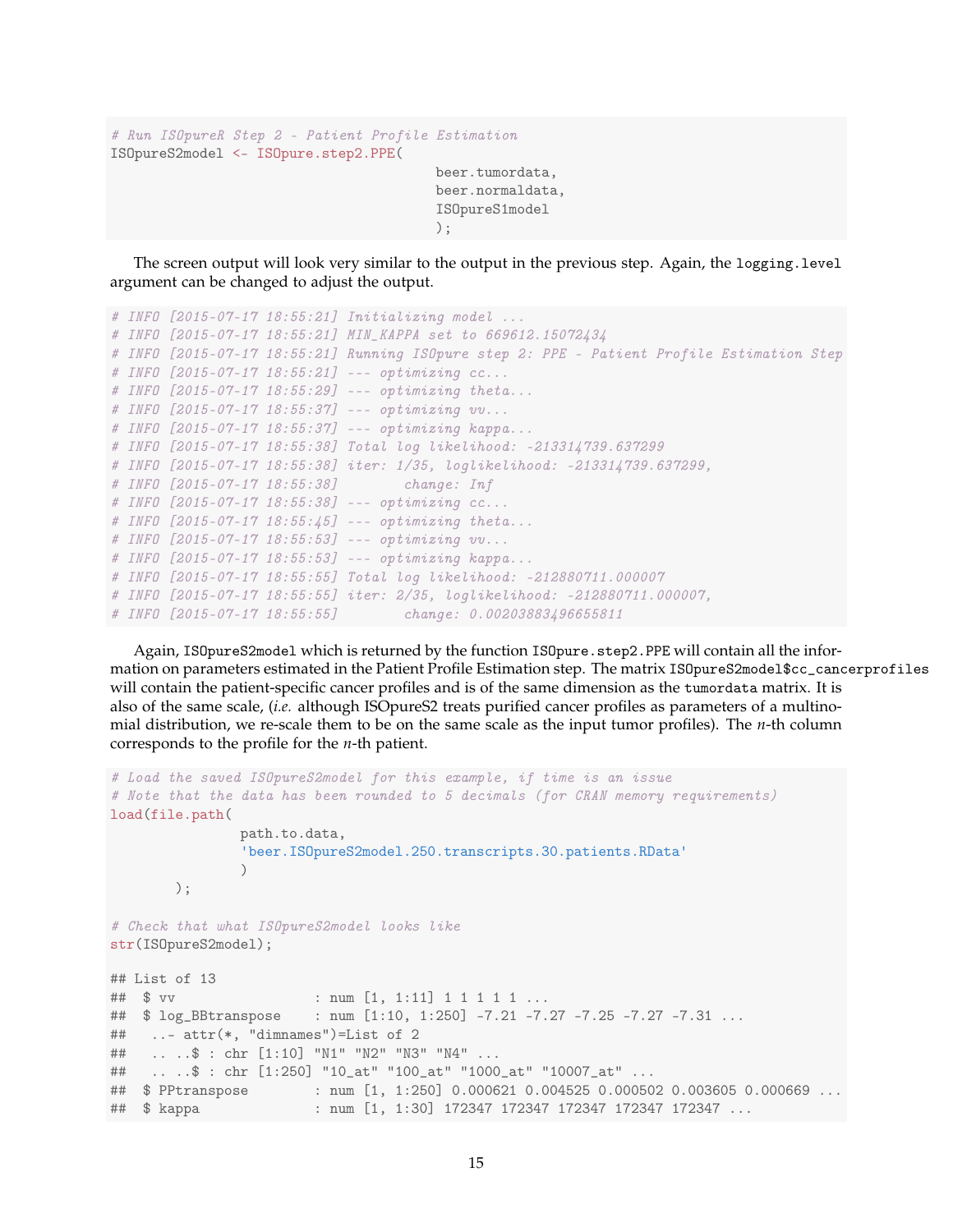```
## $ omega : num [1:30, 1] 1 1 1 1 1 1 1 1 1 1 ...
## $ log_cc : num [1:30, 1:250] -7.32 -7.41 -7.46 -7.4 -7.36 ...
## $ MIN_KAPPA : num 172347
## $ total_loglikelihood: num [1, 1] -46221867
## $ theta : num [1:30, 1:11] 1.17e-02 1.23e-07 3.62e-14 2.30e-13 1.66e-01 ...
## $ cc_weights : num [1:30, 1:250] 0.000621 0.000621 0.000621 0.000621 0.000621 ...
## $ theta_weights : num [1:30, 1:10] -5.21 -10.79 -17.33 -26.26 -2.16 ...
## $ alphapurities : num [1:30] 0.379 0.46 0.461 0.483 0.484 ...
## $ cc_cancerprofiles : num [1:250, 1:30] 203 1464 153 1021 194 ...
# Check what the cancer profiles look like
str(ISOpureS2model$cc_cancerprofiles);
## num [1:250, 1:30] 203 1464 153 1021 194 ...
# Look at the first entries in the cancer profile for a particular patient,
# say patient 3
head(ISOpureS2model$cc_cancerprofiles[ ,3]);
## [1] 204.8147 1589.7556 158.1054 1107.7154 202.3315 1691.4900
```
### <span id="page-15-0"></span>**3.5 Run the Patient Profile Estimation**

After cancer profile estimation is complete and patient-specific cancer mRNA expression profiles are determined, tumour adjacent cell mRNA expression can be determined by calling the following function:

@ tacdata <- ISOpure.calculate.tac(beer.tumordata,ISOpureS2model*cccancerpro f iles*, *ISOpureS*2*model*alphapurities)  $\omega$ 

### <span id="page-15-1"></span>**4 Visualize results from small example**

This section gives simple examples for visualizing the output from *ISOpureR*, using base R plotting functions. The dataset included in the package is incomplete; thus the figures are for illustrative purposes only, and the choice of plotting functions will be directed by the analysis required for a specific project. In particular, the main use of *ISOpureR* has been to generate purified profiles which can be used for prognostic biomarkers, summarized in Section [5.](#page-22-0) Before starting, we must load the data.

```
# Load data
library(ISOpureR);
path.to.data <- paste0(file.path(system.file(package = "ISOpureR"), 'extdata', 'Beer'));
load(file.path(path.to.data , 'beer.tumordata.250.transcripts.30.patients.RData'));
load(file.path(path.to.data , 'beer.normaldata.250.transcripts.RData'));
load(file.path(path.to.data , 'beer.ISOpureS2model.250.transcripts.30.patients.RData'));
```
### <span id="page-15-2"></span>**4.1 Proportion of cancer**

The first graph is a histogram of the cancer proportions in the patients' tumors, estimated using ISOpure.

```
beer.cellularity <- ISOpureS2model$alphapurities;
# Histogram of the estimated proportions of cancer in the samples
hist(
```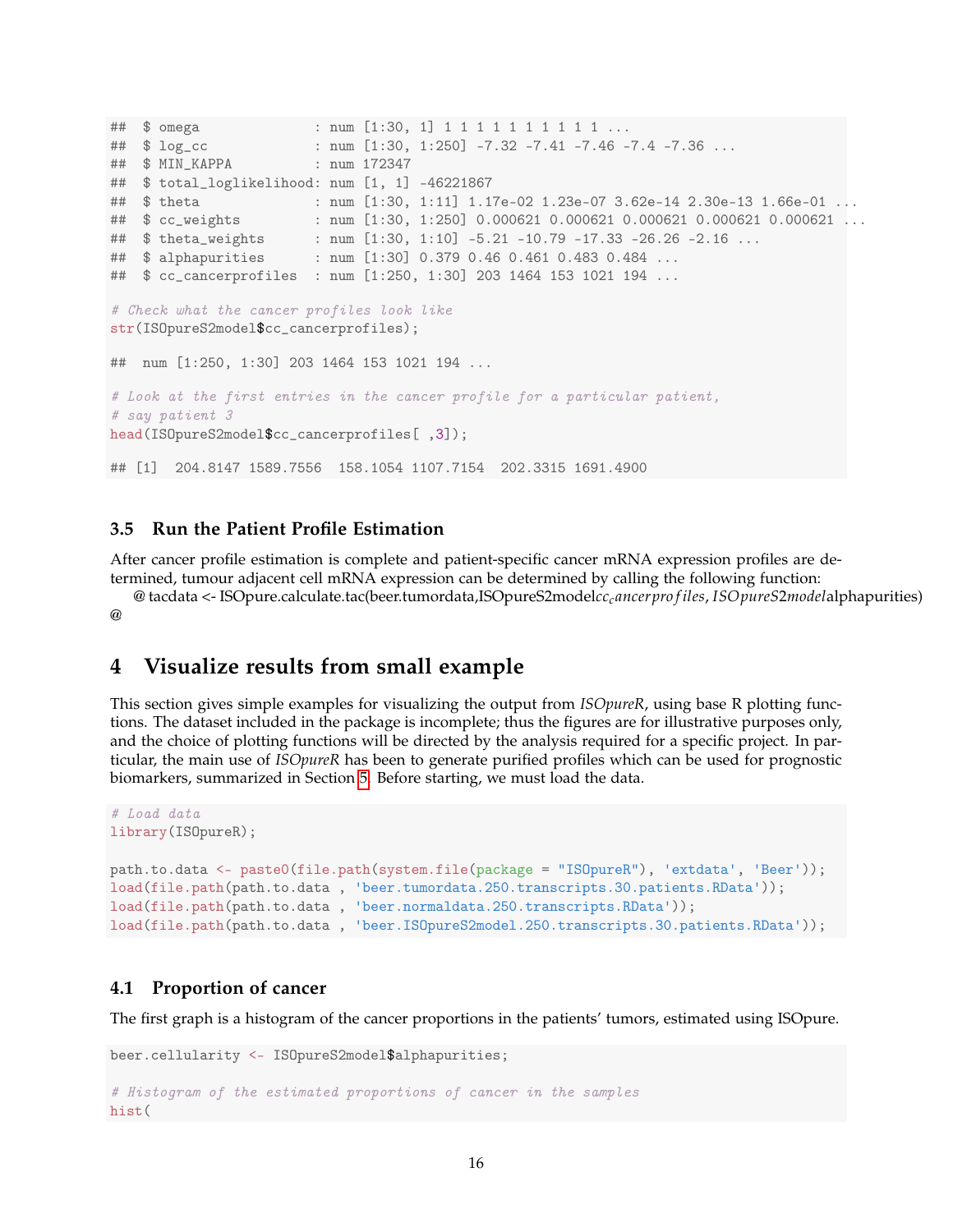```
x = \text{beer.cellularity},main = "Tumour cellularity histogram",
xlab = "Proportion of cancer",
);
```
### Tumour cellularity histogram



If estimates of the tumor cellularity are available from pathologists, it may be useful to compare the estimates from the pathologists with the estimated proportions from ISOpureR. Since for the Beer dataset we do not have pathologist estimates of cancer fraction, we compare instead the fractions estimated by the algorithm using the full Beer dataset to the smaller dataset included in the *ISOpureR* package.

```
# Load estimated proportions from full dataset
alphapurities.full.dataset <- read.table(
        file=file.path(path.to.data, "alphapurities_full_dataset.txt"),
        sep="\t",
        header = TRUE);
# Plot comparison of proportions estimated with package dataset versus
# 'real' proportions estimated with full Beer dataset, both using ISOpureR.
# If pathologist estimates exist for the dataset, use those as the 'real' values.
# Make title smaller
par(cex.mainloop = 1);plot(
        x = alphapurities.full.dataset$alphapurities,
        y = ISOpureS2model$alphapurities,
        asp = 1,xlab = expression(paste(alpha, ", full Beer dataset")),
        ylab = expression(paste(alpha, ", ISOpureR package dataset")),
        main = "Comparison of estimates with ISOpureR"
```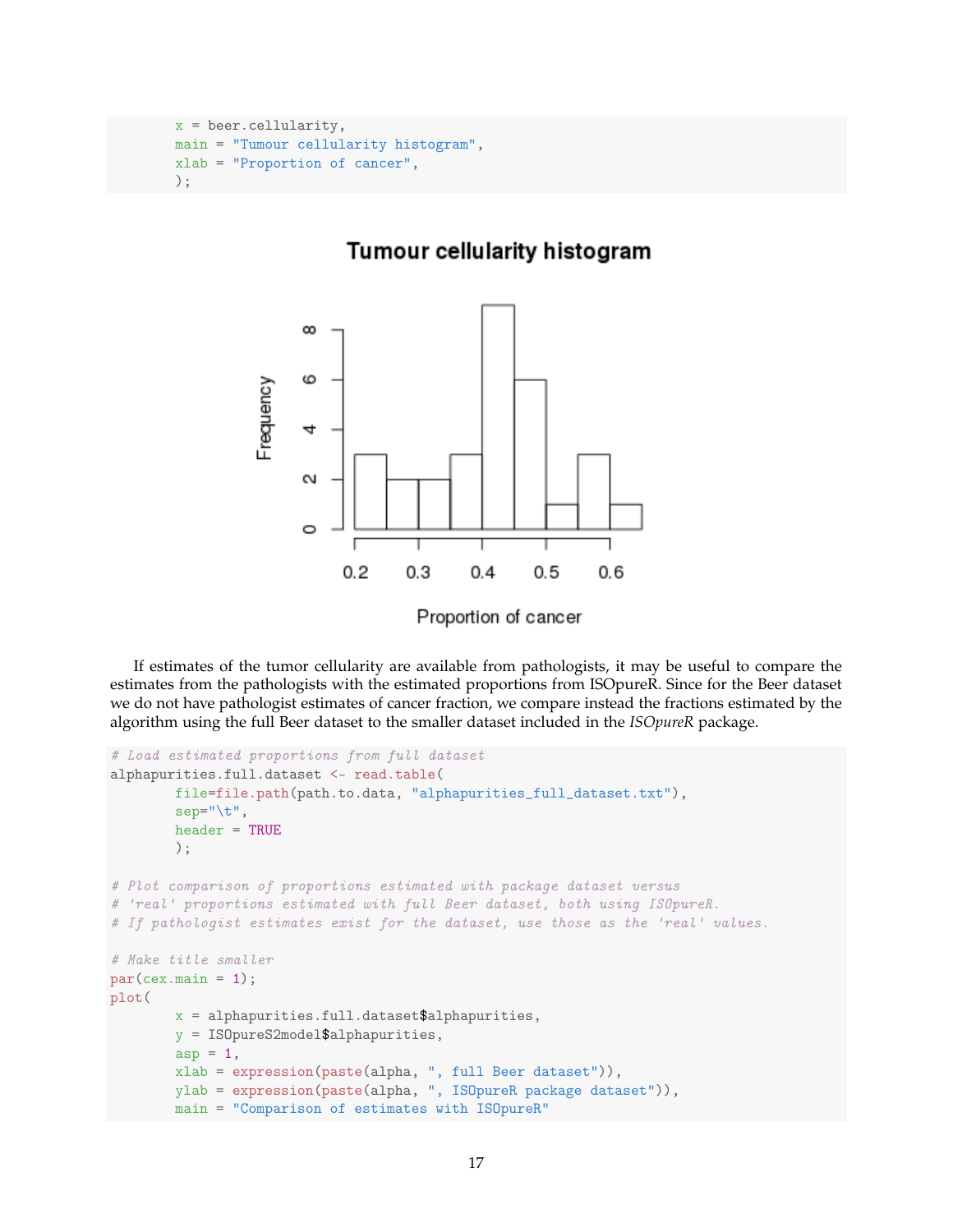

### <span id="page-17-0"></span>**4.2 Tumor and cancer profiles**

The following two figures are of heatmaps of the tumor profiles (*i.e.* pre-purification) and of the cancer profiles (*i.e.* post-purification). Even with 1000 probes, the heatmaps are cluttered, thus the log intensity for only the first 100 probes is shown for each.

```
# Define nicer heatmap colours
heatmapcol <- topo.colors(100);
# Choose just the first 100 probes, as there are too many to plot all
beer.tumordata.subset <- beer.tumordata[1:100, ];
# Plot heatmap of tumor profiles
heatmap(
        x = \log(2(\text{beer.tumordata.subset}),margins = c(3,5),
        col = heatmapcol,
        xlab = "Patient ID",
        ylab = "Probes",
        cexRow = 0.5);
```
The code for generating the heatmap for the cancer profiles is very similar.

```
# Look at just the cancer profiles from the data produced by the Patient Profile
# Estimation step
beer.cancerdata <- ISOpureS2model$cc_cancerprofiles;
```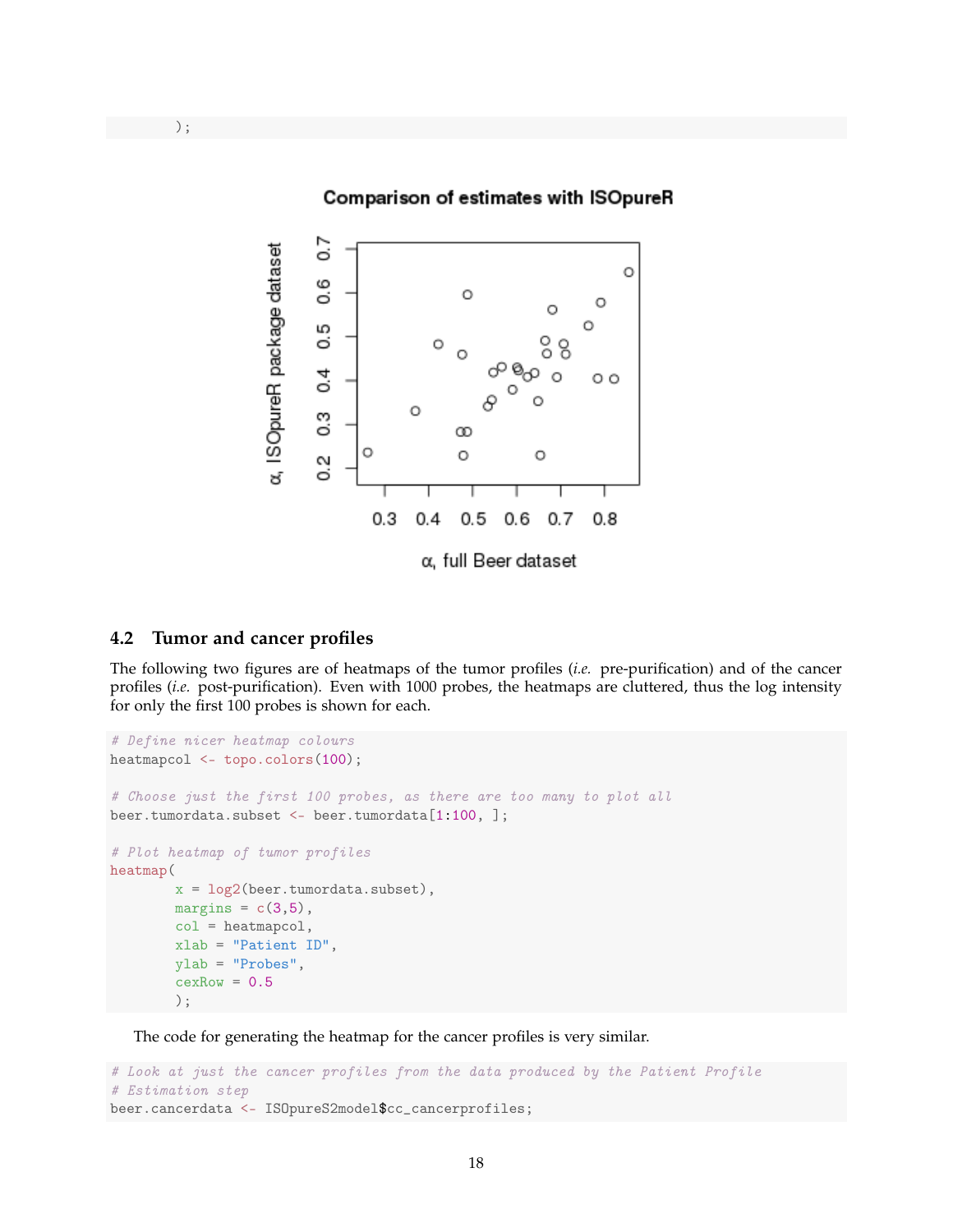

Figure 5: Tumor mRNA abundance profiles. Only 100 probes are shown, the log intensity is used as input, and the data is automatically scaled by the heatmap function.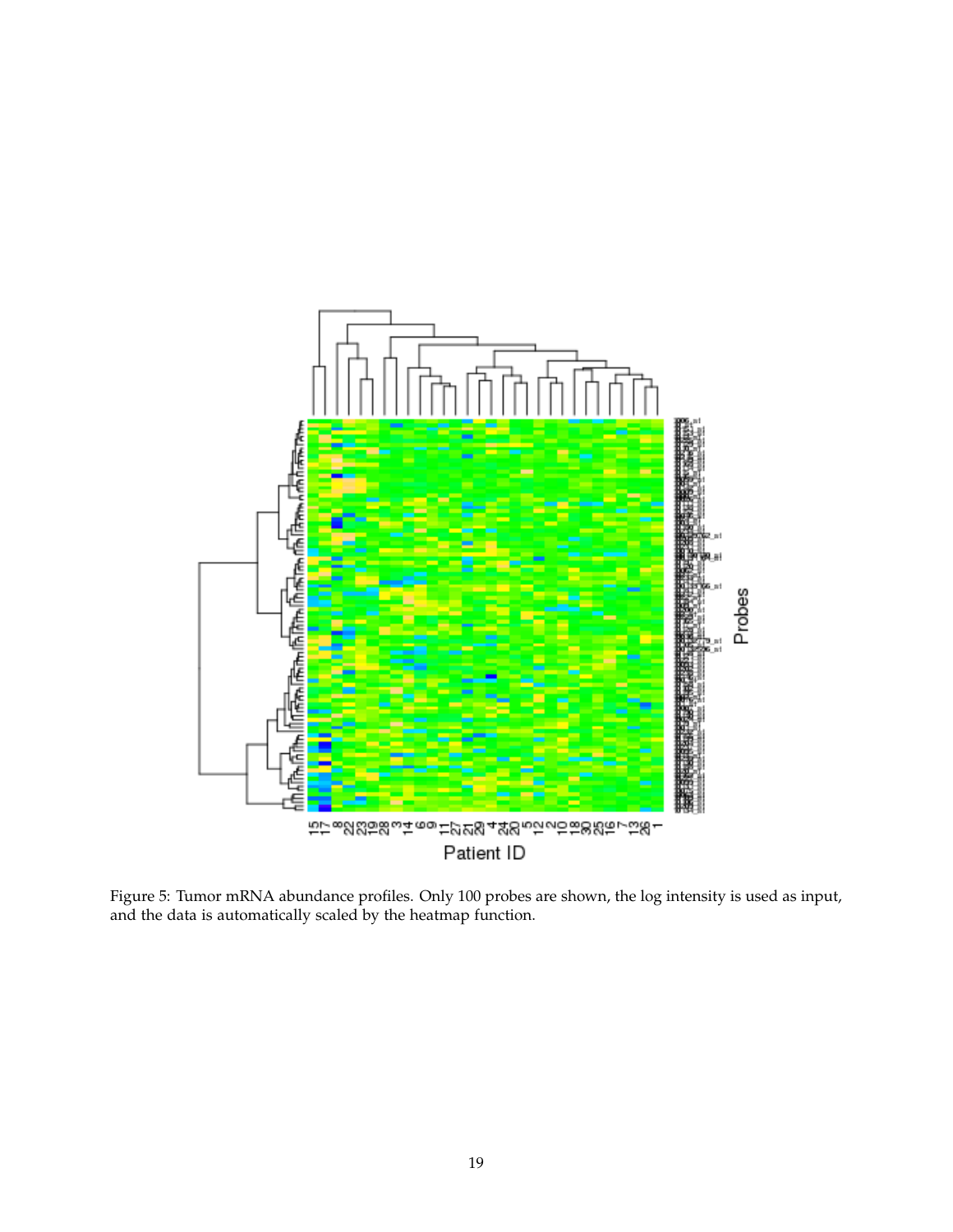```
colnames(beer.cancerdata) <- 1:30;
probeset.names <- read.table(
        file.path(path.to.data, "probeset_names.txt"),
        header = FALSE.col.names=c("probe"),
        as.is = TRUE);
rownames(beer.cancerdata) <- probeset.names$probe;
# Choose just the first 100 probes, as there are too many to plot all
beer.cancerdata.subset <- beer.cancerdata[1:100, ];
# Plot heatmap of cancer profiles
heatmap(
        x = \log 2(\text{beer.cancerdata.subset}),margins = c(3,5),
        col = heatmapcol,
       xlab = "Patient ID",
       ylab = "Probes",
        cexRow = 0.5);
```
The previous heatmaps are not very useful for interpreting the data; including all probesets prevents the probeset names from being distinguishable on the graph, and it is difficult to quantify the differences between the tumor and cancer heatmaps.

One possible example of an analysis is to look at the genes differentially expressed between the tumor and the normal profiles, and again at those differentially expressed between the ISOpure-purified cancer profiles and the normal profiles. The following code runs though this analysis, using the limma package [\[8\]](#page-23-4) and inspired from [\[9\]](#page-24-0). However, recall that this is simply a toy example, as we are using the small dataset included in the package.

```
# Install the limma package from bioconductor, if needed
source("http://bioconductor.org/biocLite.R");
biocLite("limma");
# Load the library
library("limma");
# Concatenate tumor and normal data into a large expression matrix
expr.data <- log2(cbind(beer.tumordata, beer.normaldata));
# First 30 profiles correspond to tumour, last 10 to normal
pheno.data <- data.frame(
        Tumor = factor(c(rep("Yes", 30), rep("No", 10))));
# Create design matrix
design \leq-model.matrix(\sim-1 + Tumor, pheno.data);
contrast <- makeContrasts(TumorYes-TumorNo, levels = design);
# Fit the linear model
fit1 <-lmFit(expr.data, design);
fit2 <- contrasts.fit(fit1, contrast);
```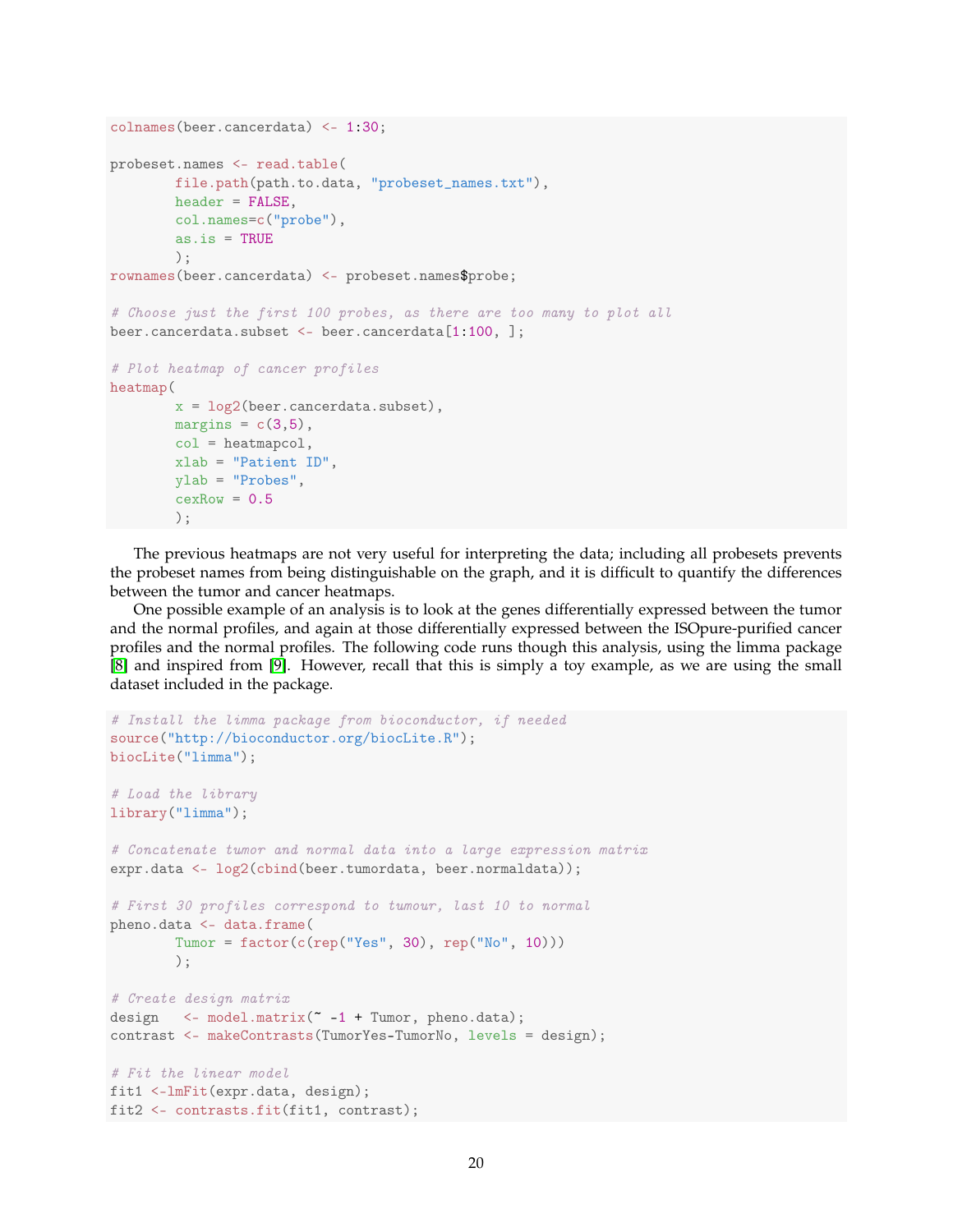

Figure 6: Cancer mRNA abundance profiles. Only 100 probes are shown, the log intensity is used as input, and the data is automatically scaled by the heatmap function.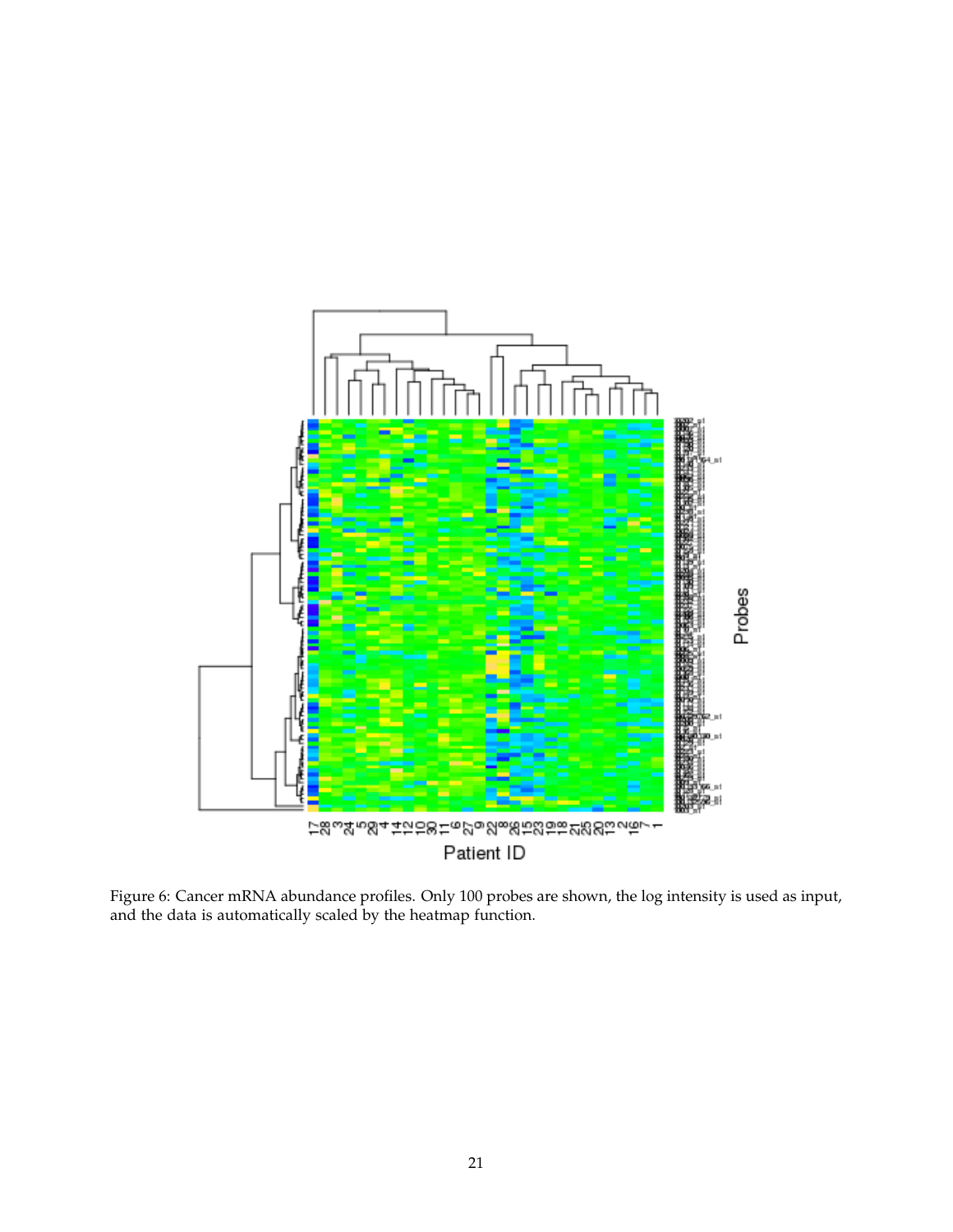```
fit3 \leftarrow eBayes(fit2);
# Select only genes that are differentially expressed between tumor
# and normal, default using the Holm method
selected \leq p.adjust(fit3$p.value) \leq 0.05;
expr.selected <- expr.data[selected, ];
# Add an color bar indicating whether the sample is tumor or normal
color.map <- function(tumor.status) { if (tumor.status=="Yes") "#FF0000" else "#0000FF" };
patientcolors <- unlist(lapply(pheno.data$Tumor, color.map));
# Draw heatmap
heatmap(
        x = expr.selected,
       margins = c(3,4.5),
       col = heatmapcol,xlab = "Patient ID",
        ylab = "Probes",
        cexRow = 0.5,
        ColSideColors=patientcolors
        );
```
The code for comparing differential expression between purified cancer profiles and normal profiles is similar.

```
# Concatenate cancer and normal data into a large expression matrix
expr.data <- log2(cbind(beer.cancerdata, beer.normaldata));
pheno.data <- data.frame(
        Tumor = factor(c(rep("Yes", 30), rep("No", 10)))
        );
# Fit the linear model
design \leq-model.matrix(\sim-1 + Tumor, pheno.data);
contrast <- makeContrasts(TumorYes-TumorNo, levels = design);
fit1 <-lmFit(expr.data, design);
fit2 <- contrasts.fit(fit1, contrast);
fit3 \leftarrow eBayes(fit2);
# More genes are differentially expressed, so decrease the threshold
selected <- p.adjust(fit3$p.value) < 0.01;
expr.selected <- expr.data[selected, ];
# Draw heatmap
heatmap(
        x = expr.selected,
        margins = c(3,2),
        col = heatmapcol,
        xlab = "Patient ID",
        ylab = "Probes",
        # too many genes to show
        labRow = " " "ColSideColors=patientcolors
        );
```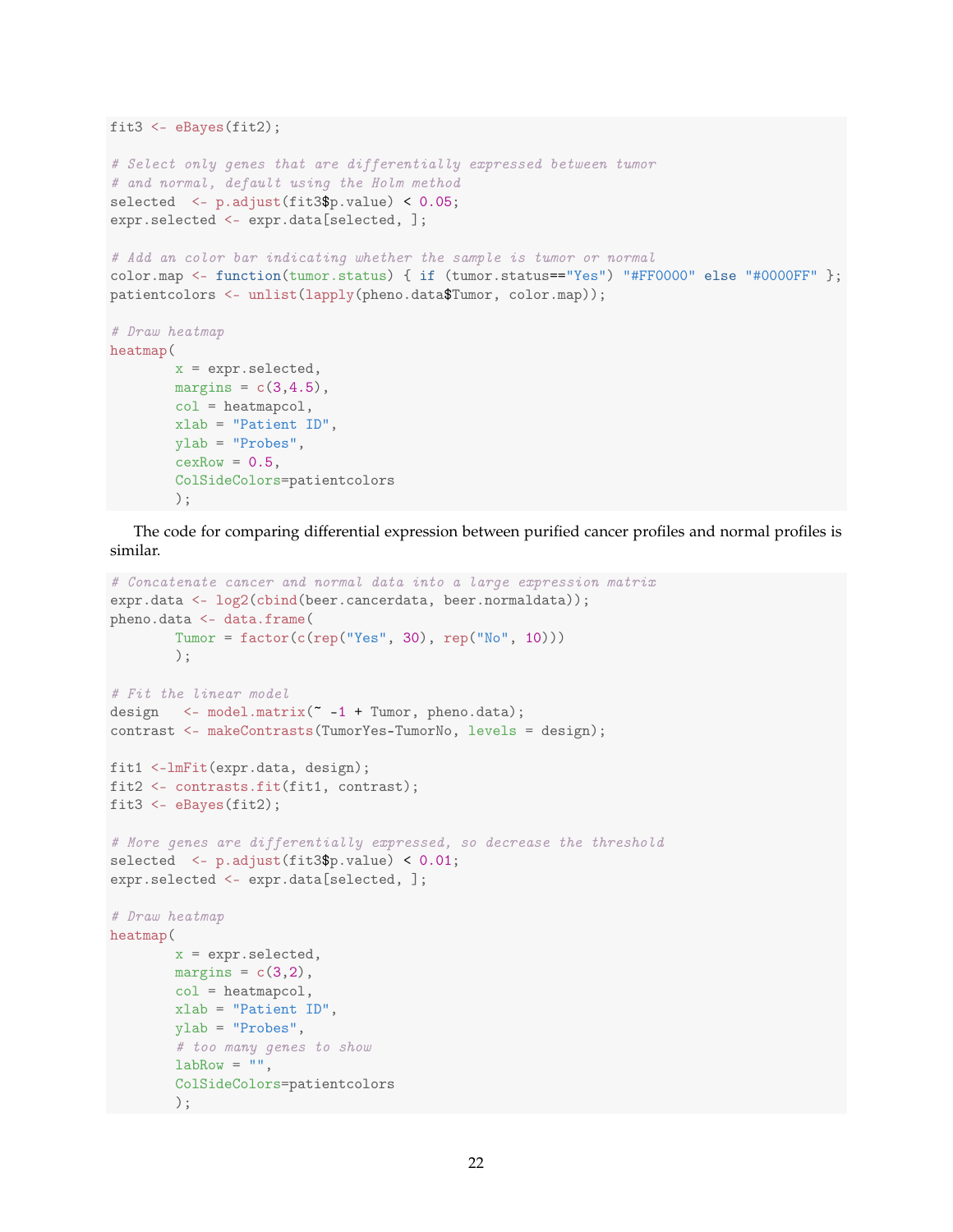

Figure 7: A heatmap comparing differential expression between tumour samples (red columns) and normal samples (blue columns). Only 85 transcript levels are differentially expressed between cancer and normal, Holm-adjusted p-value of 0.05.

### <span id="page-22-0"></span>**5 Generating gene signatures**

Purified cancer profiles have been shown to generate better prognostic gene signatures compared to mixed tumor profiles [\[1\]](#page-22-1). The purified cancer profiles  $c_n$  (rather than the mixed tumor profiles  $t_n$ ) were used to train a Cox proportional hazards (CPH) model to predict survival data for each patient. To test, another dataset of samples were purified using ISOpure and then used to compute the risk for each patient, using the CPH model parameters learned on the training set.

### **References**

- <span id="page-22-1"></span>[1] Quon, G., Haider, S., Deshwar, A.G., Cui, A., Boutros, P.C., Morris, Q., Computational purification of individual tumor gene expression profiles leads to significant improvements in prognostic prediction. Genome Medicine, 5:29 (2013). <http://www.ncbi.nlm.nih.gov/pubmed/23537167>.
- <span id="page-22-3"></span>[2] Quon, G., Morris, Q., ISOLATE: A computational strategy for identifying the primary origin of cancers using high-throughput sequencing. Bioinformatics, 25:2882-2889 (2009) [http://www.ncbi.nlm.nih.](http://www.ncbi.nlm.nih.gov/pmc/articles/PMC2781747) [gov/pmc/articles/PMC2781747](http://www.ncbi.nlm.nih.gov/pmc/articles/PMC2781747)
- <span id="page-22-2"></span>[3] (submitted) Anghel C.V., Quon, G. Haider S., Nguyen F., Deshwar A.G., Morris Q.D., Boutros P.C., ISOpureR: an R implementation of a computational purification algorithm of mixed tumor profiles. BMC Bioinformatics. (2015)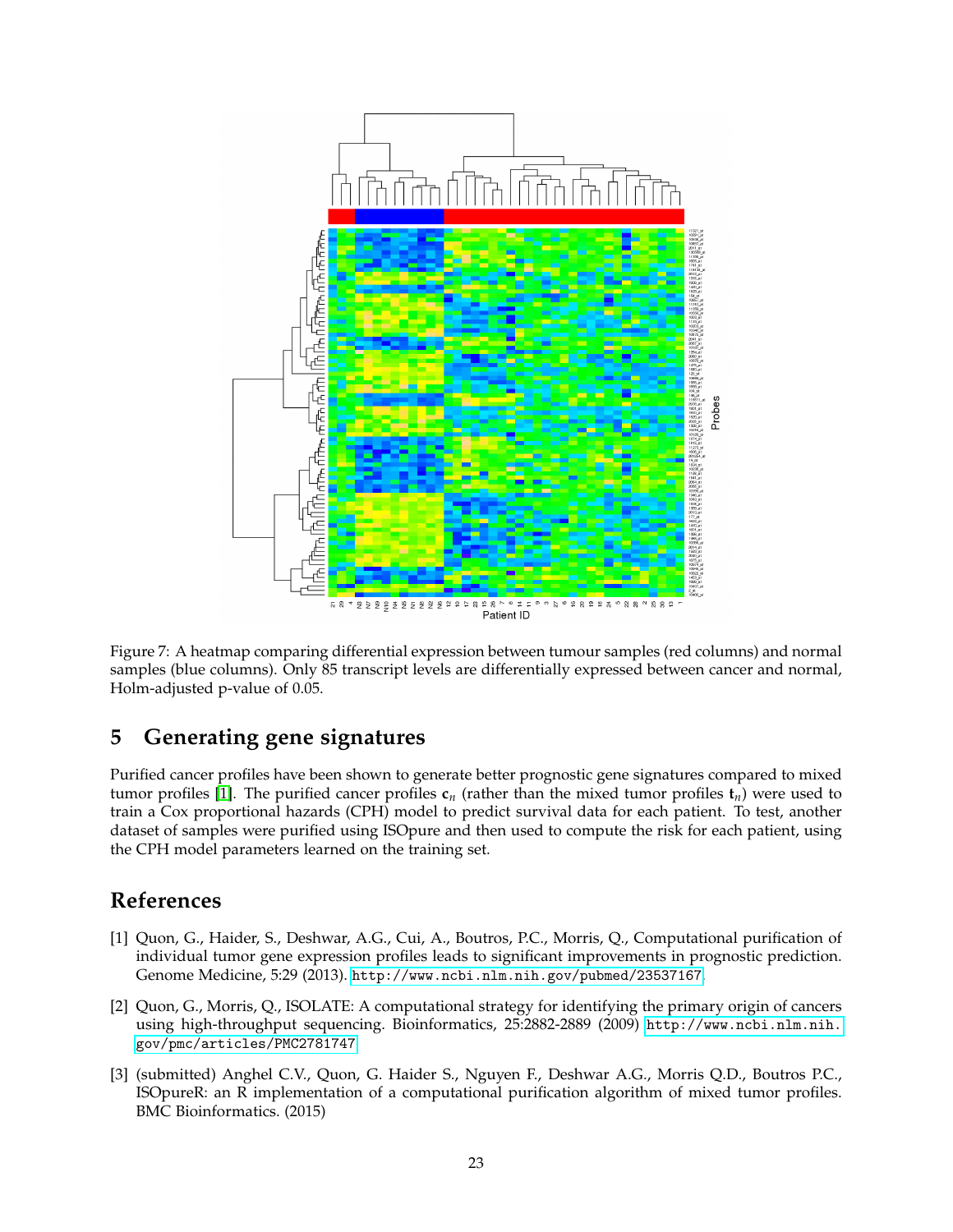

Figure 8: A heatmap comparing differential expression between cancer samples purified using *ISOpureR* (red columns) and normal samples (blue columns). In this case, 496 transcript levels are differentially expressed between cancer and normal, Holm-adjusted p-value of 0.01.

- <span id="page-23-0"></span>[4] Bhattacharjee, A. and Richards, W. G. and Staunton, J. and Li, C. and Monti, S. and Vasa, P. and Ladd, C. and Beheshti, J. and Bueno, R. and Gillette, M. and Loda, M. and Weber, G. and Mark, E. J. and Lander, E. S. and Wong, W. and Johnson, B. E. and Golub, T. R. and Sugarbaker, D. J. and Meyerson, M., Classification of human lung carcinomas by mRNA expression profiling reveals distinct adenocarcinoma subclasses. Proc. Natl. Acad. Sci. U.S.A. 98(24) 13790–13795 (2001) [http://www.pnas.](http://www.pnas.org/content/98/24/13790.full) [org/content/98/24/13790.full](http://www.pnas.org/content/98/24/13790.full)
- <span id="page-23-1"></span>[5] Gautier, L. and Cope, L. and Bolstad, B. M. and Irizarry, R. A., affy–analysis of Affymetrix GeneChip data at the probe level. Bioinformatics. 20(3), 307-315 (2004) [http://www.ncbi.nlm.nih.gov/pubmed/](http://www.ncbi.nlm.nih.gov/pubmed/12118244) [12118244](http://www.ncbi.nlm.nih.gov/pubmed/12118244)
- <span id="page-23-2"></span>[6] Beer, D.G., Kardia, S.L., Huang, C.C., Giordano, T.J., Levin, A.M., Misek, D.E., Lin, L., Chen, G., Gharib, T.G., Thomas, D.G., Lizyness, M.L., Kuick, R., Hayasaka, S., Taylor, J.M., Iannettoni, M.D., Orringer, M.B., Hanash, S., Gene-expression profiles predict survival of patients with lung adenocarcinoma. Nat. Med. 8(8), 816-824 (2002) <http://www.ncbi.nlm.nih.gov/pubmed/12118244>
- <span id="page-23-3"></span>[7] Rowe, B.L.Y. futile.logger: A Logging Utility for R. (2015), R package version 1.4.1, [http://CRAN.](http://CRAN.R-project.org/package=futile.logger) [R-project.org/package=futile.logger](http://CRAN.R-project.org/package=futile.logger)
- <span id="page-23-4"></span>[8] Ritchie, M.E., Phipson, B., Wu, D., Hu Y., Law C.W., Shi W. and Smyth G.K. limma powers differential expression analyses for RNA-sequencing and microarray studies. Nucleic Acids Research, 43 (2015) doi: 10.1093/nar/gkv007.